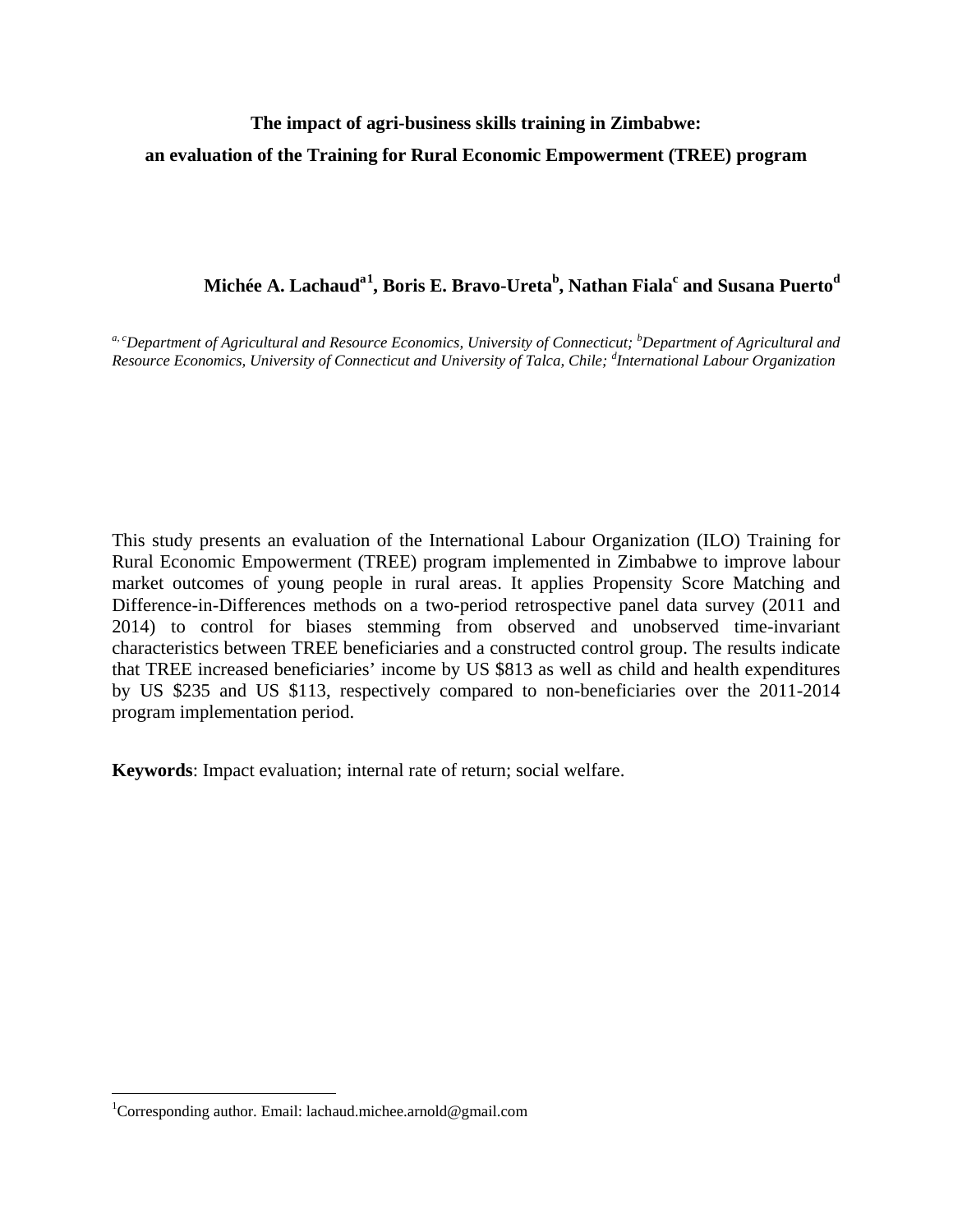#### **1. Introduction**

There are a number of interventions in Africa that aim to reduce poverty, reinforce the agricultural sector and generate income for people living in rural areas. Stewart et al. (2015) highlight two types of interventions that have been implemented to tackle food insecurity and poverty among smallholders in African countries. The first one focuses mainly on improving agricultural practices through training and skills development, while the second one is based on familiarizing and encouraging the use of new available technologies. There is empirical evidence suggesting that combining these two types of interventions may increase agricultural production and productivity of smallholder farmers, which in turn would increase income and agricultural employment (AGRA, 2013; IFPRI, 2011).

Addressing the obstacles to agricultural productivity and promoting the adoption of best farming practices, including input use and the application of available technologies, are common approaches and policy actions to alleviate poverty in rural areas in Africa, where agriculture plays a key role. In the context of smallholder farming systems, it may be especially important to focus on two key components of productivity: technological progress (e.g. use of improved inputs) and technical efficiency, which captures the ability or managerial skills of farmers to choose and use the best existing technologies (e.g., Bravo-Ureta, Greene and Solís, 2012; Triebs and Kumbhakar, 2013). In sub-Saharan Africa, it has been argued that lack of skills not only undermines efficiency, but also limits agricultural growth. Foster and Rosenzweig (2010) make the case for the importance of education and training in assisting the acquisition and processing of new information and, by extension, the technology adoption process. Skills acquired during training can play a fundamental role in worker employability, wages and productivity (Davis et al. 2012; Piza et al. 2016). Similarly, Chun and Watanabe (2012) find that vocational skills training programs increase income of trainees in rural areas in Buthan in non-competitive labour markets.

Other hindrances faced by farmers in this region may be access to credit and information. The evidence suggests that credit rationing is an important constraint for farmers in developing countries in general due to various factors such as high risk to lenders, lack of collateral, and asymmetric information (e.g., Conning and Udry, 2007; Boucher, Carter and Guirkinger, 2008; Foster and Rosenzweig, 2010). In addition, recent evidence shows that information improves farmers' knowledge, particularly as regards to existing technologies and by extension boosting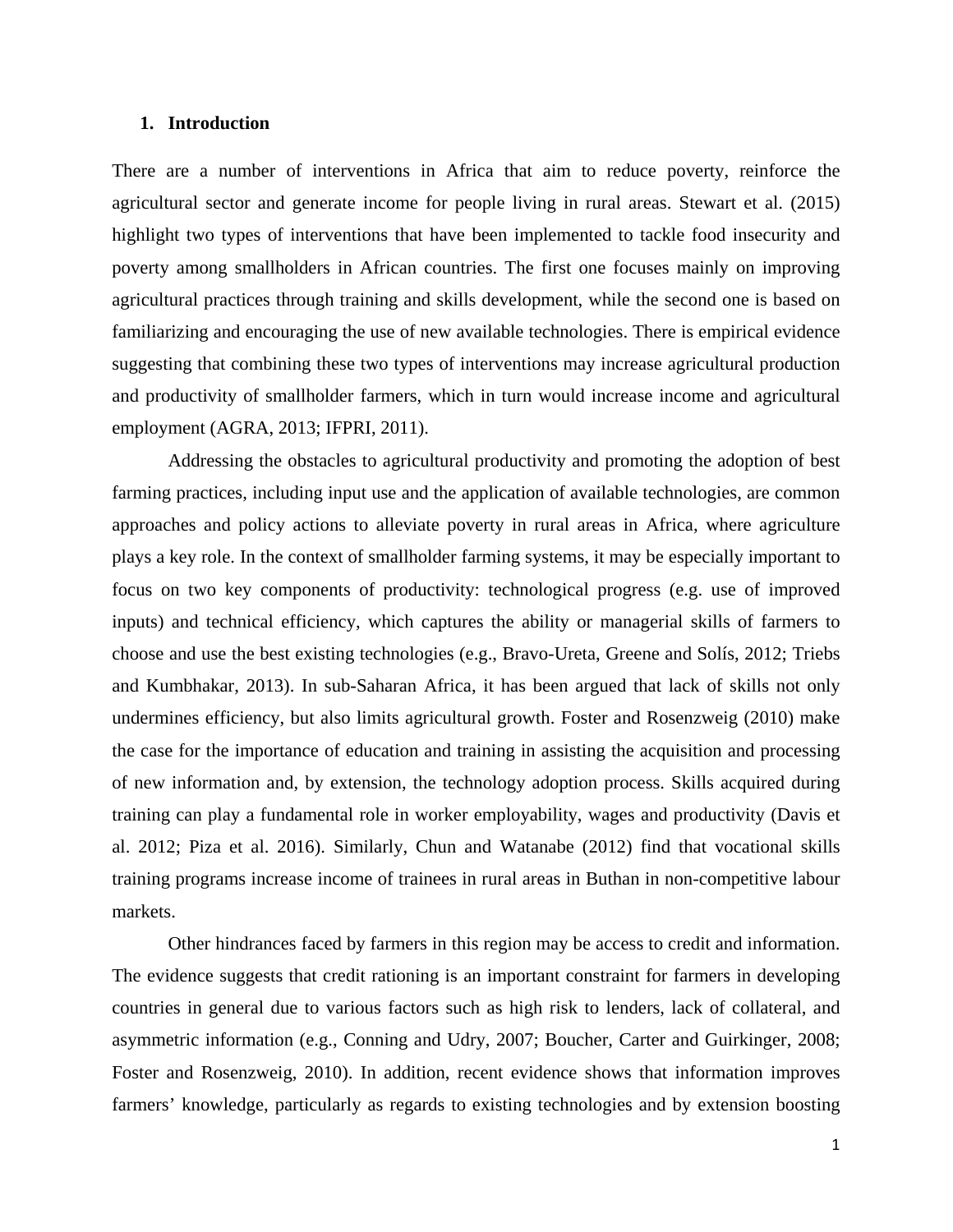agricultural productivity and managerial skills (e.g., Solis, Bravo-Ureta and Quiroga, 2009; Stewart et al. 2015).

Several donor agencies and international organizations, including the International Labour Organization (ILO), have provided technical and financial assistance throughout Africa to encourage decent employment opportunities that would translate into poverty reduction and economic growth, with a direct impact on the rural economy. This paper focuses on an ILO intervention implemented in Zimbabwe, a predominantly rural country, where agriculture plays a crucial role in the economy (ZIMSTAT, 2011). To support Zimbabwe's efforts to address the youth employment challenge and improve economic opportunities in rural areas, the ILO designed a youth employment and skills development intervention, implemented between 2010 and 2014. The rural component of the intervention focused on the application of the ILO's Training for Rural Economic Empowerment (TREE) program TREE's objective was to improve the integration of young people into rural labour markets, boost their incomes and enhance local development through the creation of new economic and employment opportunities. The target groups included youth in poverty, underemployed and unemployed youth, youth working in the informal economy, and disabled youth (ILO, 2013).

The objective of this paper is to measure the impact components 2 and 3 of TREE (as explained in the next section) on labour market outcomes of youth, particularly income. We use Propensity Score Matching and Difference-in-Difference techniques to account for potential biases stemming from observable and unobservable characteristics of the studied units (TREE beneficiaries and non-beneficiaries). In addition, we go beyond the measurement and analysis of impact evaluation and examine the expected internal rate of return of the project that, despite being an indicator of importance to policy makers, it is rarely analysed (IEG, 2011).

The results of our analysis suggest that the TREE program had a positive impact on the beneficiaries. In particular, we find that young people who benefitted from the intervention between 2011 and 2014, report an income increase of USD \$813 attributable to the intervention, which represents a 77% increase with respect to the control group. The analysis also shows increased expenditures on children and health among TREE beneficiaries. There is no evidence of significant impacts on the consumption of food and fuel for electricity generation. A cost effectiveness analysis however suggests that the positive impacts of TREE should be maintained for four additional years in order to reach a zero Net Present Value.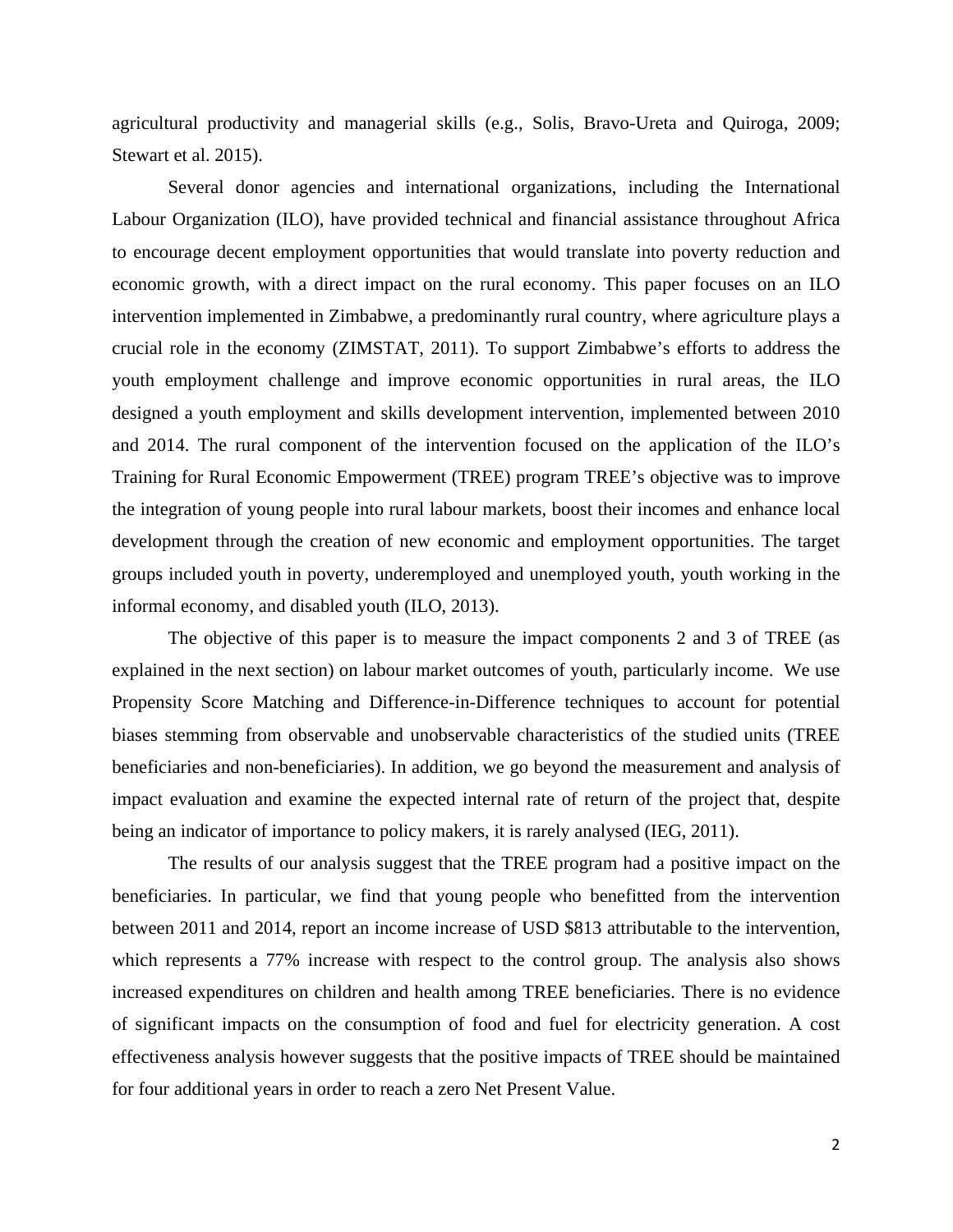Due to data constraints, the paper does come with some limitations inherent to the applied retrospective evaluation design (Gertler et al. 2011). We were able to use some baseline data collected by the ILO before the program began, but the bulk of our analysis relies on retrospective questions. Such questions can be biased if individuals exhibit systematic recollection errors. Similarly, the lack of a control sample created prior to program implementation led to the creation of a control group based on data collected from nonparticipants at the time of our endline survey.

The paper proceeds as follows. Section 2 presents a few comments regarding Zimbabwe and the TREE Program including the theory of change and the logic of TREE. Section 3 lays out the methodological approach of this evaluation. Section 4 describes briefly the data and the empirical strategy. Section 5 presents the results and Section 6 concludes.

#### **2. Zimbabwe background and the TREE program**

l

Zimbabwe is divided into 10 provinces that include two main cities that have provincial status for administrative purposes. According to the Poverty Income Consumption and Expenditure Survey (PICES) 2011-2012 Report of the Zimbabwe National Statistics Agency (ZIMSTAT, 2011), approximately 68% of the population in the country lives in rural areas. Productivity and incomes in the agricultural sector are lower compared to other sectors in the economy. Agricultural income contributes 18% to the average annual gross income and the sector was the second largest contributor (after manufacturing) to Gross Domestic Product (17.9%) in 2011. The average annual net cash income is estimated to be US \$2,545 per household while the Poverty and Poverty Datum Line Analysis (ZIMSTAT, 2013) affirms that 62% of households are deemed poor whilst [1](#page-3-0)6.2% are in extreme poverty.<sup>1</sup> Poverty is most pronounced in rural areas where 76% of the population is poor compared to 38.2% in urban areas.

According to ZIMSTAT (2011), the unemployment rate in Zimbabwe, which is defined as the percentage of the economically active population that is unemployed, is 7.7%. Unemployment is lower in rural areas (1.6%), though this figure hides the reality of the labour market in such areas where unpaid family workers constitute about 22.5% of the economically

<span id="page-3-0"></span><sup>&</sup>lt;sup>1</sup> Poverty is the prevalence of people in households whose consumption expenditures per capita are below the upper poverty line whereas extreme poverty refers to a shortfall below the lower poverty line (see PICES, 2011-2012 for more details).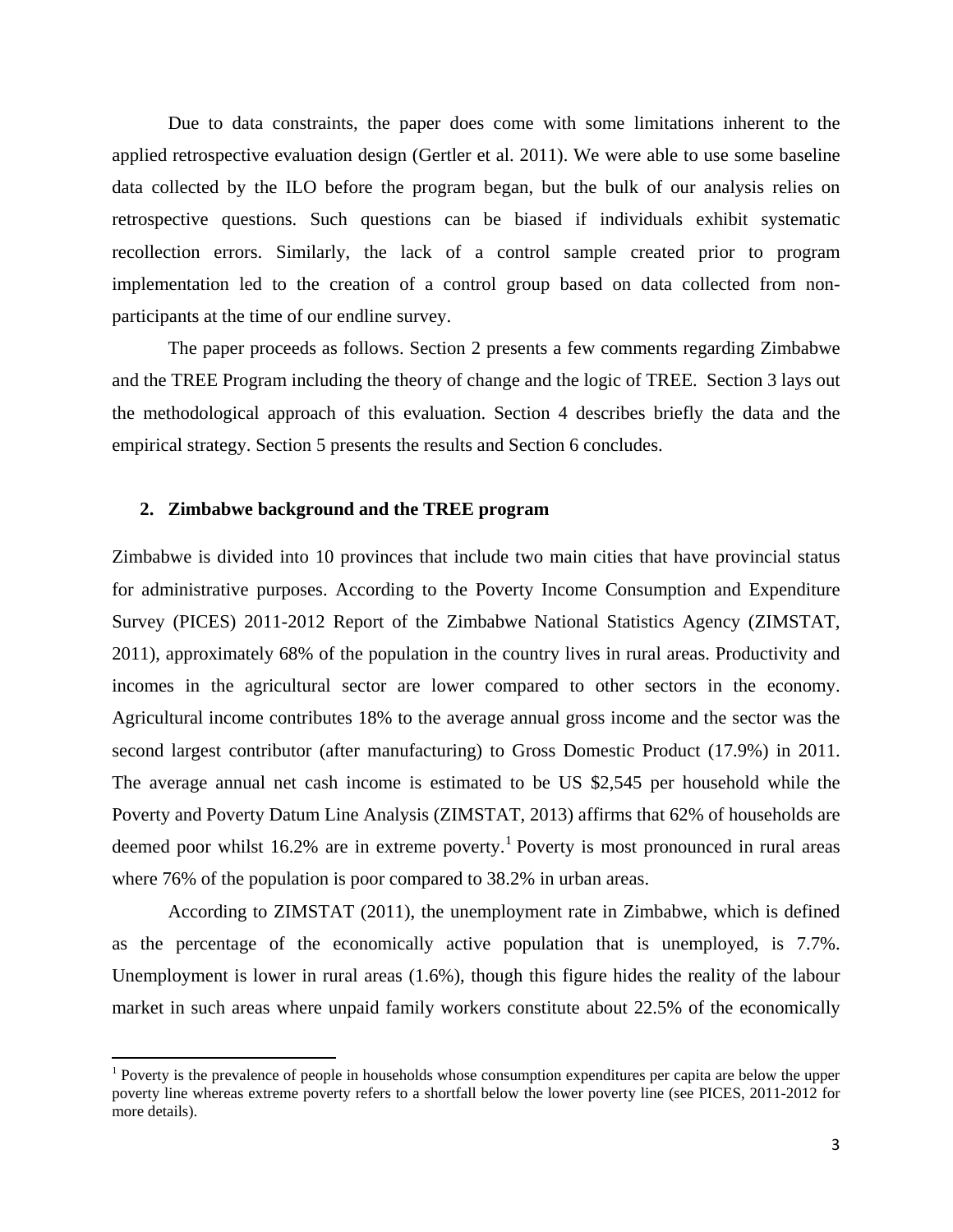active rural population, 61.6% are communal and resettlement farmers and only 11.5% are paid permanent or temporary employees or casual workers. In order to address these socio-economic issues in rural areas, a land reform and resettlement program was undertaken by the national government in 2000 and nearly 300,000 households were settled on more than 6 million hectares (ZIMSTAT, 2011). The land was taken from over 4,000 former commercial farms and reallocated in fixed quantities some assistance to farmers who owned very little or no land. Despite these efforts, the labour market is still challenging in rural areas where labour supply is increasing.

TREE is a program designed to integrate unemployed and vulnerable youth, aged 18 to 32 into the labour market. Between 2010 and 2014, the program served 2,173 youth as direct beneficiaries. The intervention package consisted in the delivery of marketable skills and knowledge that sought to match the opportunities and comparative advantages of the targeted rural districts.<sup>[2](#page-4-0)</sup> In addition, the program provided follow-up and post-training support to ensure the sustainability of the outcomes. Table 1 shows in detail the intervention's results chain and underlying assumptions.

## [Table 1]

TREE contained three main components. The first component consisted of engaging partnerships with policy makers and other stakeholders to reinforce and increase institutional capacity. Accordingly, the project's National Steering Committee (NSC), Technical Working Group (TWG) and Provincial Implementation Committee (PIC) chose the provinces and districts that participated in the program. The choice was made based on economic needs, degree of development of each district and province, and the percentage of the youth population who complied with the TREE selection criteria as explained below.<sup>[3](#page-4-1)</sup> In addition, a District Implementation Committee (DIC), constituted of government ministries, microfinance institutions, youth organizations and civil society, was created to conduct surveys and identify potential markets and employment opportunities so that the program could deliver relevant needbased training. Nine main activities were identified across the selected districts: beekeeping,

 $\overline{\phantom{a}}$ 

<span id="page-4-0"></span><sup>2</sup> From 2010 to 2014 TREE worked in 19 Districts: Beitbridge, Chegutu, Chikomba, Chipinge, Gokwe South, Gwanda, Gweru, Insiza, Makoni, Mberengwa, Mt Darwin, Murehwa, Mutare, Mutasa, Mutoko, Nkayi, Nyanga, Chimanimani, and Shamva located in the following seven Provinces: Minlands, Mashonaland East, Mashonaland Central, Manicaland, Matebeleland North, Matebeleland South and Mashonaland West.

<span id="page-4-1"></span><sup>&</sup>lt;sup>3</sup> The NSC is constituted, among others, of Permanent Secretaries who are the Chief Accounting Officers of Government Ministries and TWG is made up of Specialists and Directors in Government Departments.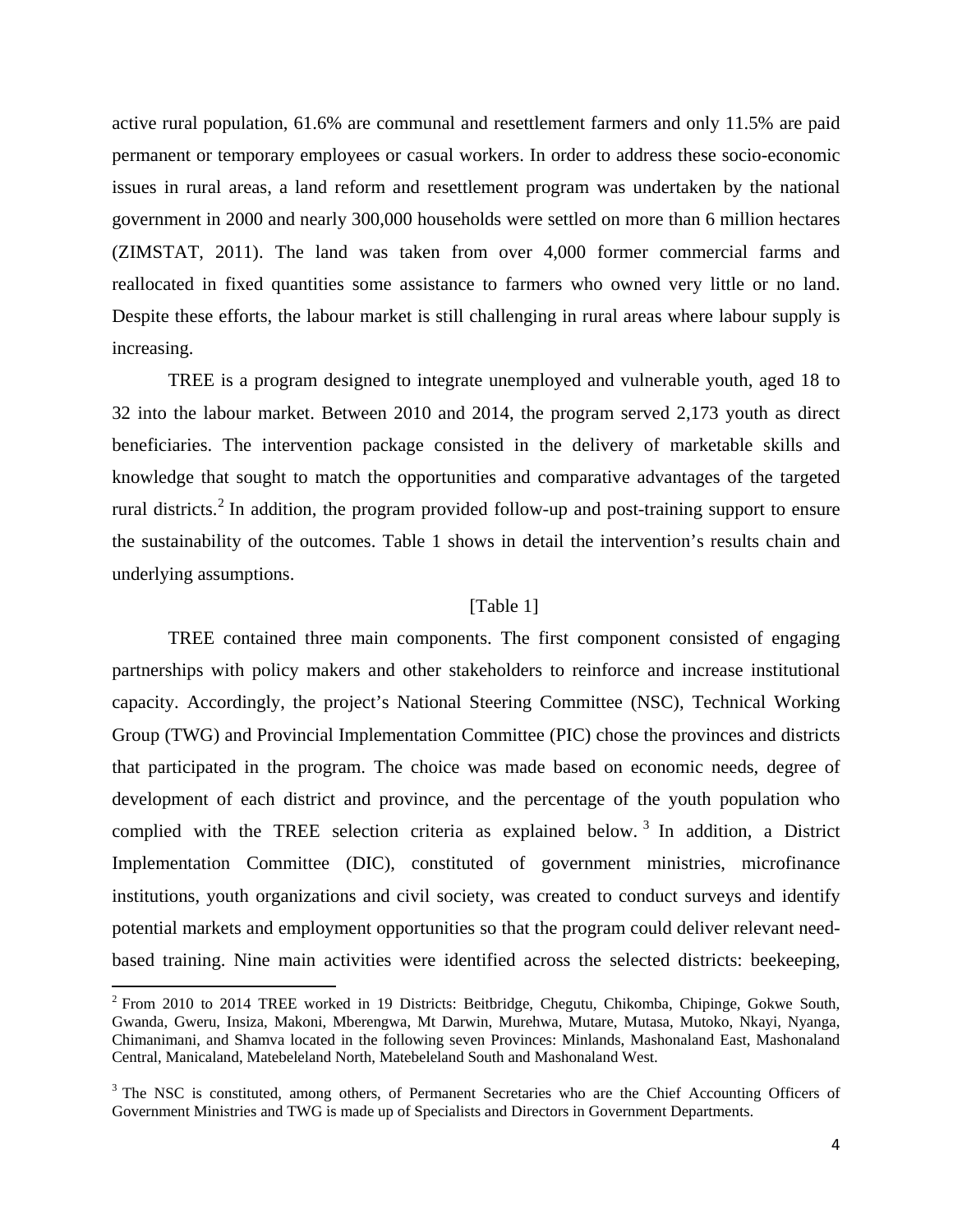horticulture, cattle fattening, potato production, green projects (such as the use of solar energy), poultry production, piggery, dairy farming, and fish farming. These activities were clustered into three groups: crop production, livestock, and green jobs. The partnerships with local and national stakeholders allowed ILO to use existing government institutions and human resources to establish appropriate TREE management and governance structures.

The second component delivered vocational, core work, and business skills to program participants. Vocational and core work skills were delivered by service providers identified directly by the DIC. Business skills were delivered directly by the ILO, government trainers (trained by the ILO) and the Royal Business Consult Trust (a local, private business service provider). Through the provision of these skills, TREE intended to reinforce managerial abilities to increase technical efficiency through the adoption and the use of existing and new technologies, and thus to increase productivity and income.

The third component provided financial support to beneficiaries in order to facilitate the start-up process of any income generating activity they decided to undertake. During the first year of TREE, beneficiaries received inputs or subsidies as a grant to start their individual projects. The rationale for this component was that smallholder and young farmers do not have access to input markets or cannot afford to buy inputs. Mason et al. (2016) evaluated the impact of the National Accelerated Agricultural Inputs Access Program (NAAIAP) on Kenyan smallholder incomes and poverty status and find that the program had significant positive impact on maize production and poverty reduction. Filipski and Taylor (2012) report that input subsidies can be welfare-efficient and improve production in Malawi and Ghana. Similarly, Smale, Birol and Asare-Marfo (2014) find that beneficiaries of subsidies for hybrid seed in Zambia were able to increase their land, their assets and display lower poverty rates. In addition, the TREE attempted to promote technology adoption by providing improved seeds, assisting with the creation of green jobs to promote the use of sustainable solar technology in rural areas (e.g., solar powered irrigation system, home lighting systems), and facilitating access to credit. For the latter, ILO established a partnership with two local microfinance institutions to facilitate the provision of loans to beneficiaries.

The logic underlying the TREE intervention acknowledges the obstacles faced by farmers and particularly the youth in adopting best management practices that can translate into income generating opportunities. Consequently, the program was designed to improve vocational and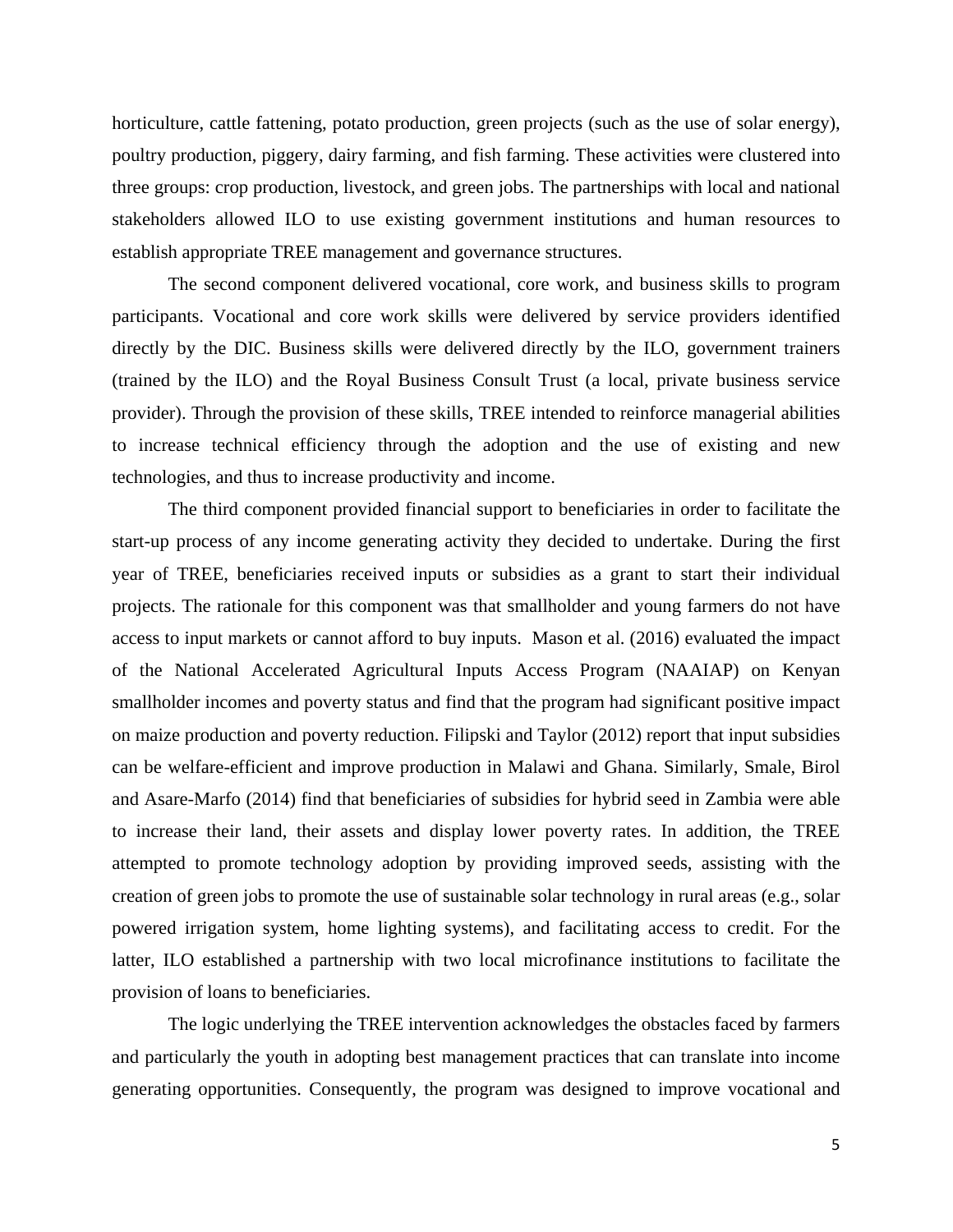core skills among youth through training and extension services, promote technological improvements through the acquisition of productive assets (e.g., dairy cows, pigs, poultry, and improved seeds), and enhance managerial performance through technical assistance. The final expected outcome was more young people in productive and sustainable self-employment and thus increase in social welfare. Poor farmers are generally known to be risk-averse, which can be a major impediment in the adoption and use of new technologies needed to increase production and income (e.g., Lee, 2005). TREE contributes to the reduction of risk aversion by providing training and information to beneficiaries. Overall, the program complemented governmental efforts in the promotion of youth employment and reinforced agricultural extension programs with the intention of contributing to the improvement of living standard in rural areas.

Despite the importance of training and employment generation programs for host countries and multilateral agencies, there is a dearth of empirical evidence regarding the impacts of such efforts in Africa (Stewart et al. 2015). Therefore, this study contributes to the empirical literature by evaluating the impact of a rural skills development program tailored to youth on a set of social welfare indicators by contrasting the performance of beneficiaries against a carefully constructed control group. The analysis provides quantitative information that can assist international donors and policy makers in both donor and recipient countries in formulating and implementing similar interventions with the intention of strengthening programs and improving their outcomes.

#### **3. Methodological approach**

As stated earlier, the main objective of this study is to analyze the change in income of TREE beneficiaries that is attributable to the program. A common parameter that is often used to estimate the impact of a program is the Average Treatment Effect (ATE), which can be defined as the difference between the expected outcome with and without the program intervention for its direct beneficiaries (Heckman, Ichimura and Todd, 1998; Bravo-Ureta et al., 2011). The problematic issue with ATE arises from the impossibility of observing simultaneously both states of outcomes for the same individual. Therefore, we follow the treatment effect framework suggested by Ravallion (2008), which consists of comparing the change in income of TREE beneficiaries against a counterfactual reflecting the absence of the program that can be captured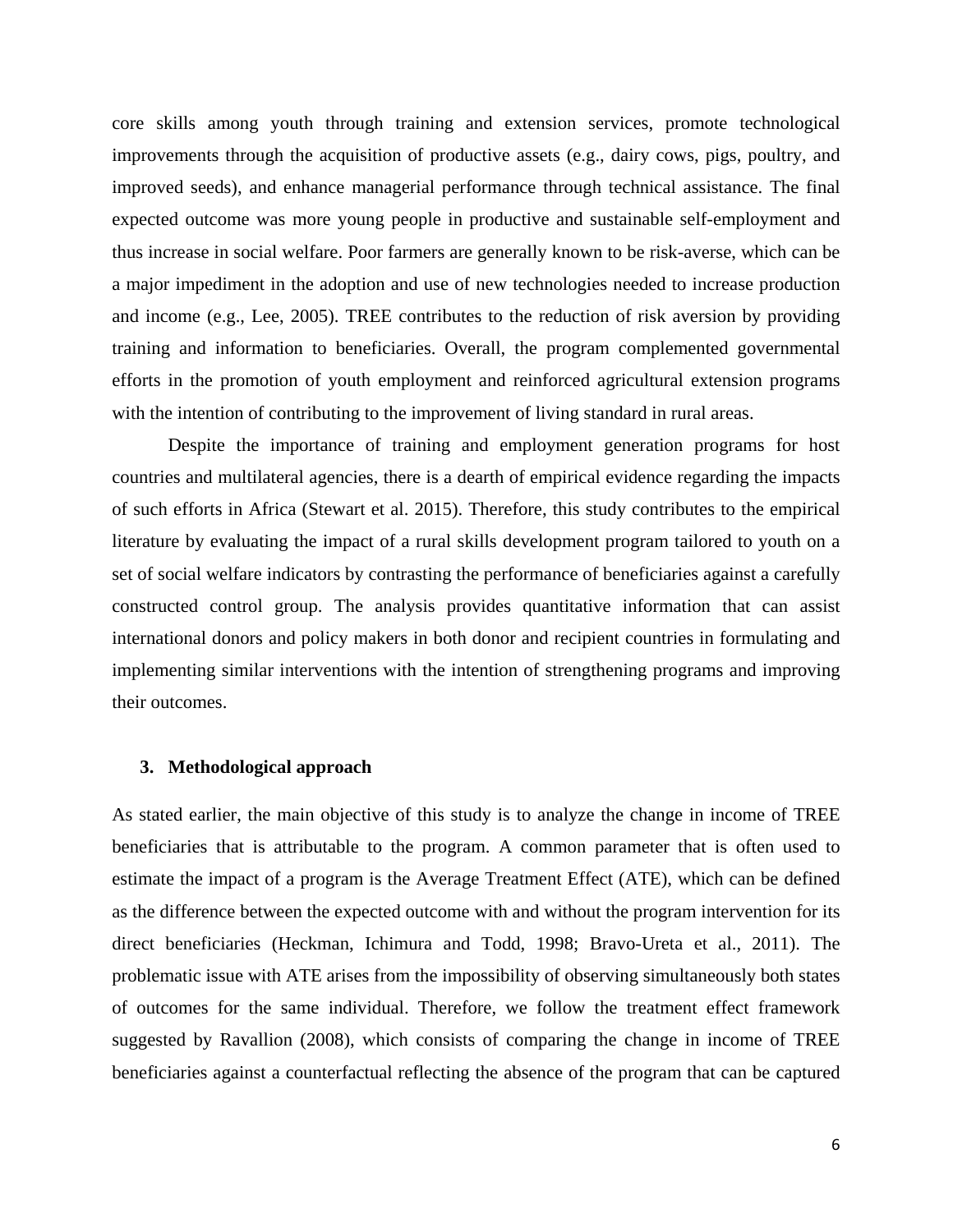by designing a proper control group. A proper control group should be "very" similar to the treated group (beneficiaries) at the baseline, i.e., before the program.

Specifically, we denote  $P_i = 1$  for participants in TREE (T) and  $P_i = 0$  for individuals in the control group (C),  $Y_i$  is the indicator of interest and  $X_i$  is a vector of covariates. Therefore, the conditional average treatment effect on the treated (ATET) can be expressed as (Duflo, Glennerster and Kremer, 2007):

$$
ATET = E[Y_i^T | X_i, P_i = 1] - E[Y_i^C | X_i, P_i = 1] = E[(Y_i^T - Y_i^C) | X_i, P_i = 1]
$$
\n(1)

The main challenge in evaluating TREE, as is typically the case in most impact evaluation studies, is to find a robust counterfactual which enables one to identify what would have happened to the beneficiaries had they not been exposed to the TREE program (Khandker, Koolwal and Samad, 2010).

#### *3.1 Propensity score matching (PSM) implementation*

 $\overline{\phantom{a}}$ 

As is common in studies similar to this, we use Propensity Score Matching (PSM) techniques to identify the counterfactual, i.e., the control group. We start by estimating a Logit model whose results provide the conditional probability of being a TREE beneficiary. Succinctly, the Logit equation can be written as:

$$
P_i = X_i' \beta + \varepsilon_i \tag{2}
$$

where  $P_i = 1$  for participants in TREE (T) and  $P_i = 0$  for individuals in the control group (C), as previously defined, and  $X_i$  is a vector of covariates that includes participant attributes that are likely to be time-invariant and unlikely to be affected by the program;  $\beta$  is a vector of parameters to be estimated; and,  $\varepsilon_i$  is an error term. The results of the Logit model make it possible to calculate propensity scores and then determine the common support area (Caliendo and Kopeinig, 2008).[4](#page-7-0) The propensity scores are equivalent to the probability of being a TREE participant considering both groups (T and C) and the set of covariates in equation 2. Given the nature of the data, as explained below, the matched sample is constructed using the Kernel algorithm criterion that uses a weighted average of all controls to match all treated. The weights

<span id="page-7-0"></span><sup>&</sup>lt;sup>4</sup> Common support also known as the overlap condition ensures that youths with similar characteristics (e.g., covariates) have a positive probability of being beneficiaries or non-beneficiaries.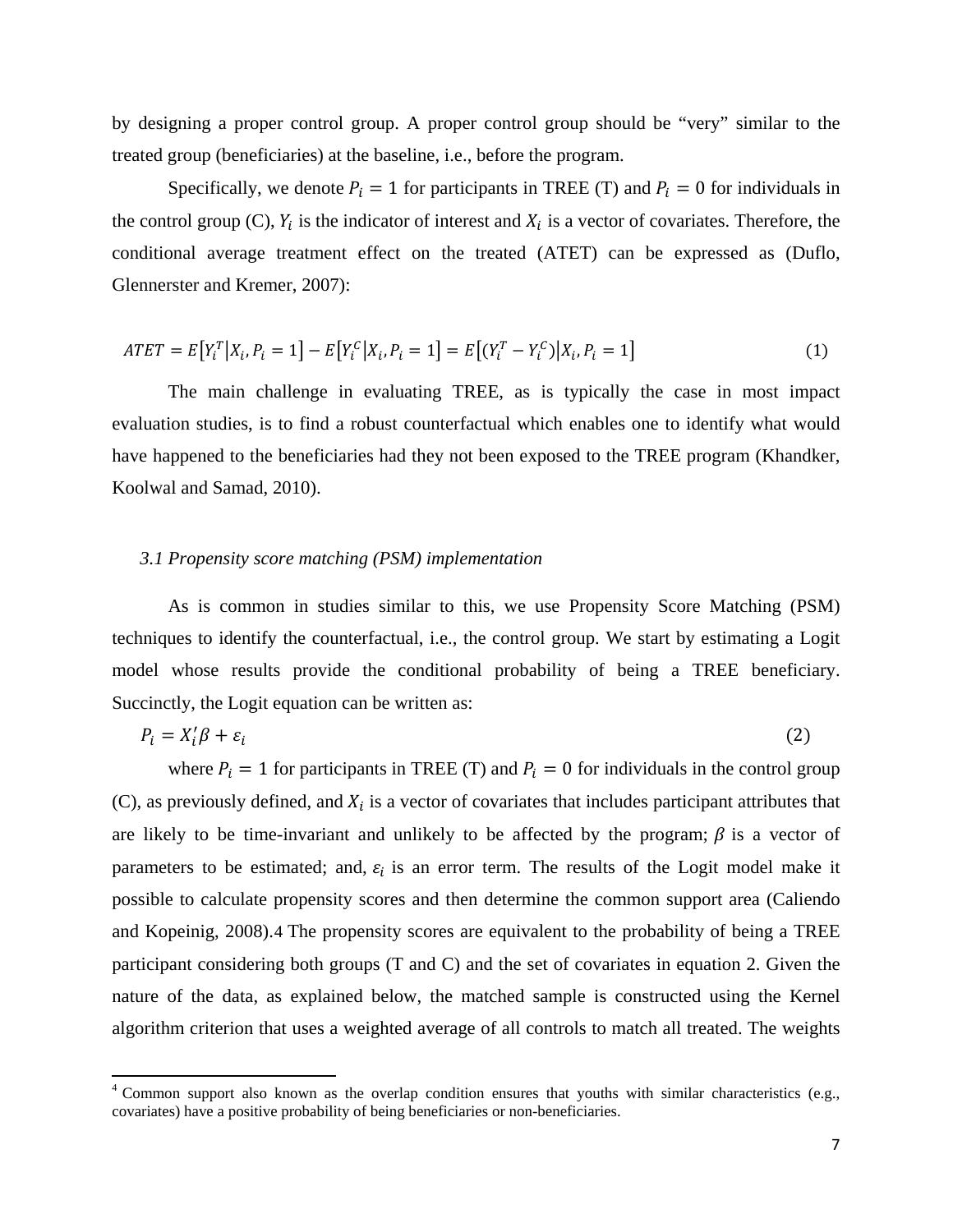are built so that they are inversely proportional to the distance between the propensity scores of treated and controls (Heckman et al. 1998). Subsequently, we check if the mean values of observable attributes are the same after matching, which corresponds to the balancing test (Leuven and Sianesi, 2015).

#### *3.2 Income impacts of TREE*

Once matching is done, we proceed to the impact analysis of the program by using the Difference-in-Difference (DID) methodology. The DID method compares the difference between the indicator under analysis for treatment and control groups prior the program implementation versus the difference of the indicator at a point typically close to the end of the implementation of the project (year 2014 in this case). Combining DID and PSM makes it possible to address biases stemming from both observables (e.g., age, gender) and time invariant unobservable characteristics (e.g. managerial ability, motivation) (Angrist and Pischke, 2009). Using baseline and endline data sets, the DID model can be written as:

$$
Y_{it} = \beta_0 + \delta P_{it} + \lambda T_t + \gamma PT + \beta X'_{it} + \varepsilon_{it}, \qquad i = 1,..,n; \ t = 1,2 \tag{3}
$$

where the left hand side variable represents the value of the indicator of interest (i.e.., income, children related or health expenses, and consumption;  $P_{it}$  is the dummy that measures treatment status (1 if the individual is a TREE beneficiary and zero otherwise);  $T_t$  is a dummy variable equal to 0 for the baseline and 1 for the endline;  $\gamma$  is the treatment effect;  $X'_{it}$  is the transposed vector of covariates;  $\varepsilon_{it}$  is the error term; and the Greek letters are parameters to be estimated (Khandker et al., 2010).

#### **4. Data and empirical strategy**

The data for this study was collected in three steps. The first step was to randomly select districts. Eleven were chosen randomly, out of a total of 19 where the program was implemented. This selection was done to facilitate logistics and to reduce data collection costs. The second step consisted of matching TREE intervened with non-intervened wards located in the 11 selected districts in order to construct the sample frame for beneficiaries and controls. For the matching we used PSM using secondary data available from ZIMSTAT. The PSM analysis yielded 50 matched pairs of non-intervened and intervened wards. The 50 intervened matched wards served as the sample frame to randomly choose the beneficiaries from an ILO database that contains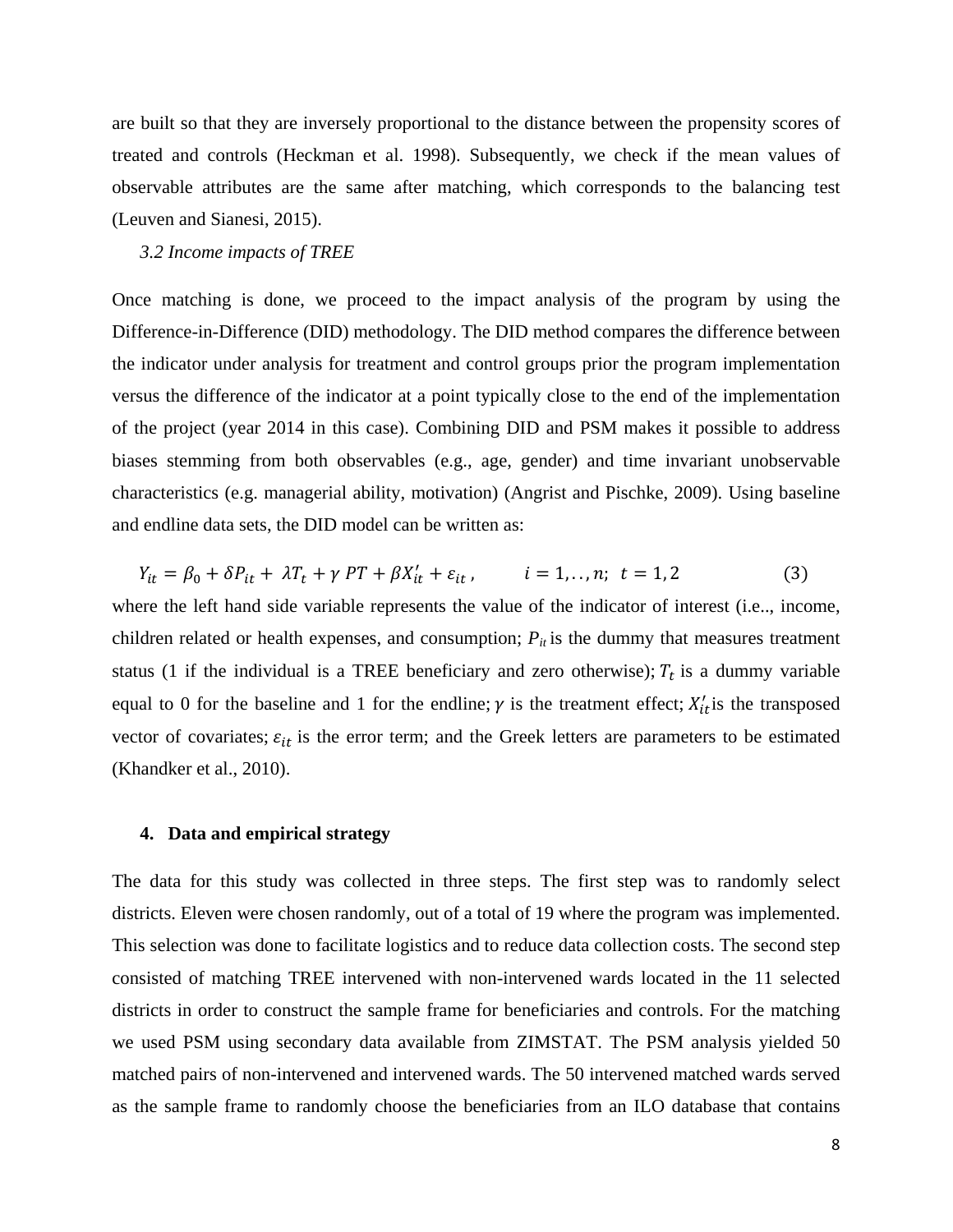information on several socio-demographic variables. Similar information was collected on eligible but non-beneficiary youths (individual level) in the 50 matched non-intervened wards, which served as the sample frame for the control group. Subsequently, we used PSM to match individual beneficiaries with non-beneficiaries and to determine the final list of youths to be interviewed for the impact evaluation. Finally, the third step consisted of collecting the baseline and endline data needed for the impact evaluation.

## [Table 2]

The baseline had to be collected by applying a retrospective survey, as mentioned earlier, because no such data had been gathered prior to the implementation of the program. Thus, data were collected for the year 2011 (baseline) and 2014 (endline) simultaneously at the end of the program in 2014. As shown in Table 2, data were collected in 11 districts distributed in four provinces across Zimbabwe. The final unmatched sample size includes 2,277 observations, 1,219 controls and 1,058 treated. The controls include 617 women and 602 men, while the respective gender distribution for beneficiaries is 534 women and 524 men. The calculation of the sample size is based on four parameters: i) the expected effect of TREE on income; ii) the standard deviation of the income distribution; iii) the confidence level; and iv) the statistical power (see Wassenich, 2007; Lachaud, Bravo-Ureta and Fiala, 2016 for more details).

## [Table 3]

A questionnaire was developed that contained information regarding demographic characteristics, family health and education, household welfare, business activities, employment, training, aspirations, risk preferences and empowerment.<sup>[5](#page-9-0)</sup> Table 3 contains the definition of the key variables used in the impact evaluation analysis.

#### **5. Results**

 $\overline{\phantom{a}}$ 

As explained above, the analysis relies on Propensity Score Matching (PSM) applied to the baseline data combined with Difference-in-Difference (DID) using both endline and baseline data. The panel data obtained from the survey applied to TREE beneficiaries and the control

<span id="page-9-0"></span> $<sup>5</sup>$  For more details regarding the survey design and the matching at the ward level, see Lachaud et al. (2016).</sup>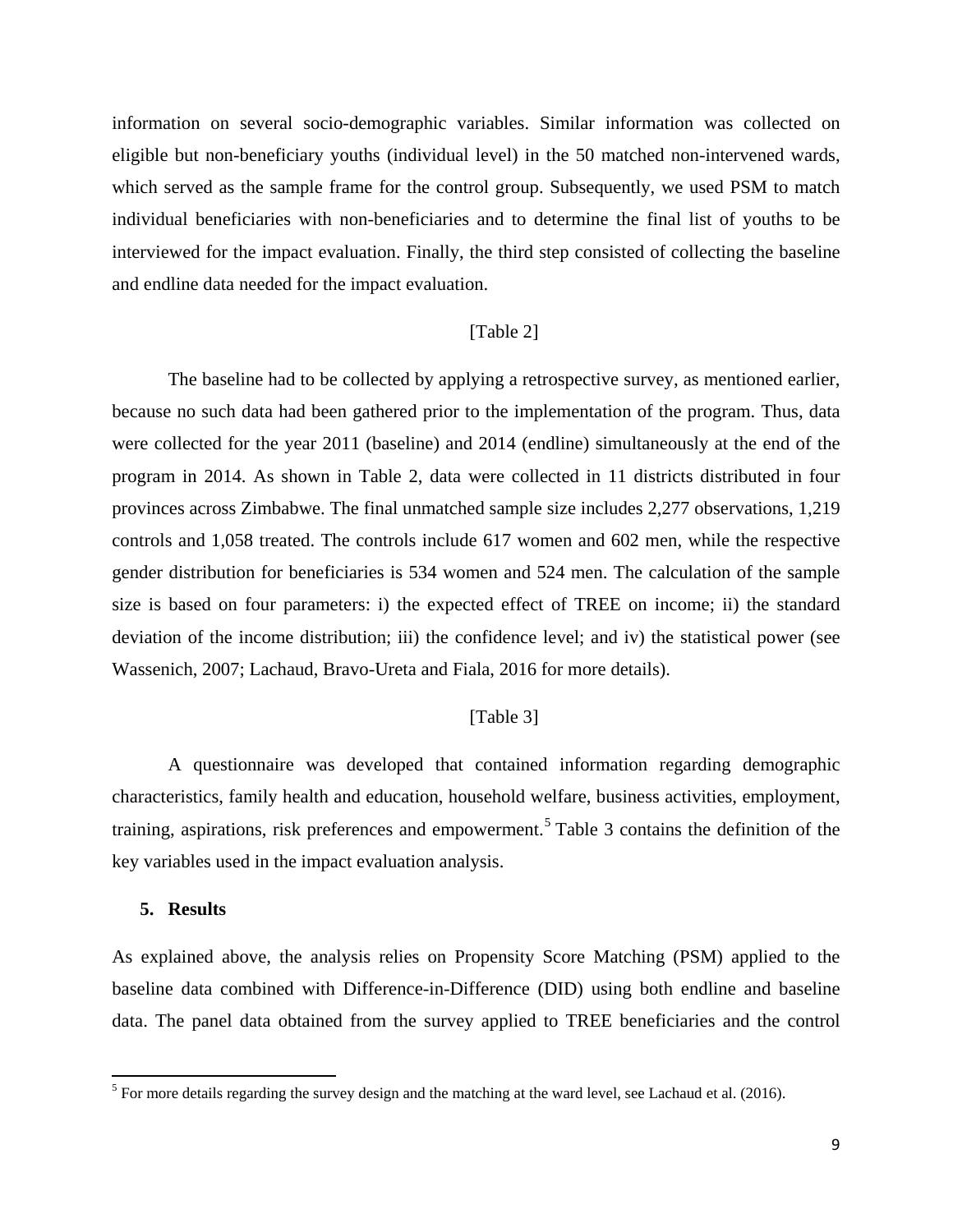group was used to estimate equation 3. First, we match beneficiaries and non-beneficiaries and then we evaluate the impact of TREE by using a DID estimator, which consists of comparing the difference in the outcome of interest of both groups at the baseline against that at the endline.

#### *5.1 Selection of matched beneficiaries and controls*

First, we start by estimating the following Logit model using baseline data for beneficiaries and non-beneficiaries<sup>[6](#page-10-0)</sup>:

## $BENER_{it} = f(Gender, Household size, Marital Status, Vuheraibility status, Income) + \varepsilon_{it}$  (4)

where all the variables in equation 4 are defined in Table 3. The estimated Logit model is the basis for calculating the probability of being a TREE beneficiary. The results of the Logit model are presented in Table 4. Most of the parameters are statistically significant except the categories 2 and 3 for the variables *marital* and *vulnerability status*, respectively.

## [Table 4]

We first used the 1-to-1" nearest neighbour without replacement criterion to match beneficiaries with controls, which led to 1,007 matched pairs for a total of 2,014 observations. However, the key variables in equation 4, except for vulnerability status, did not balance. Therefore, we changed the matching criterion and used the Kernel algorithm that has the advantage of using all the available data (Heckman et al. 1998).

#### [Table 5]

As shown in Table 5, the Kernel Matching leads to a matched dataset that includes a total of 1,192 controls and 1,007 beneficiaries, and all of which satisfy the common support condition. Next, we examine whether the values of the observable characteristics of both groups are, on average, equal for the baseline data after matching. This is the so-called balancing property mentioned briefly previously (Becker and Ichino, 2002). The results of the Balancing test, based on student-t statistical tests conducted before and after matching are reported in Table 6. In all cases, the null hypothesis that the mean values of the variables for beneficiaries and nonbeneficiaries do not differ after matching cannot be rejected at the 1% significance level. In other

 $\overline{\phantom{a}}$ 

<span id="page-10-0"></span><sup>6</sup> Other variables were considered when estimating the models, but their inclusion leads to the failure of the balancing property.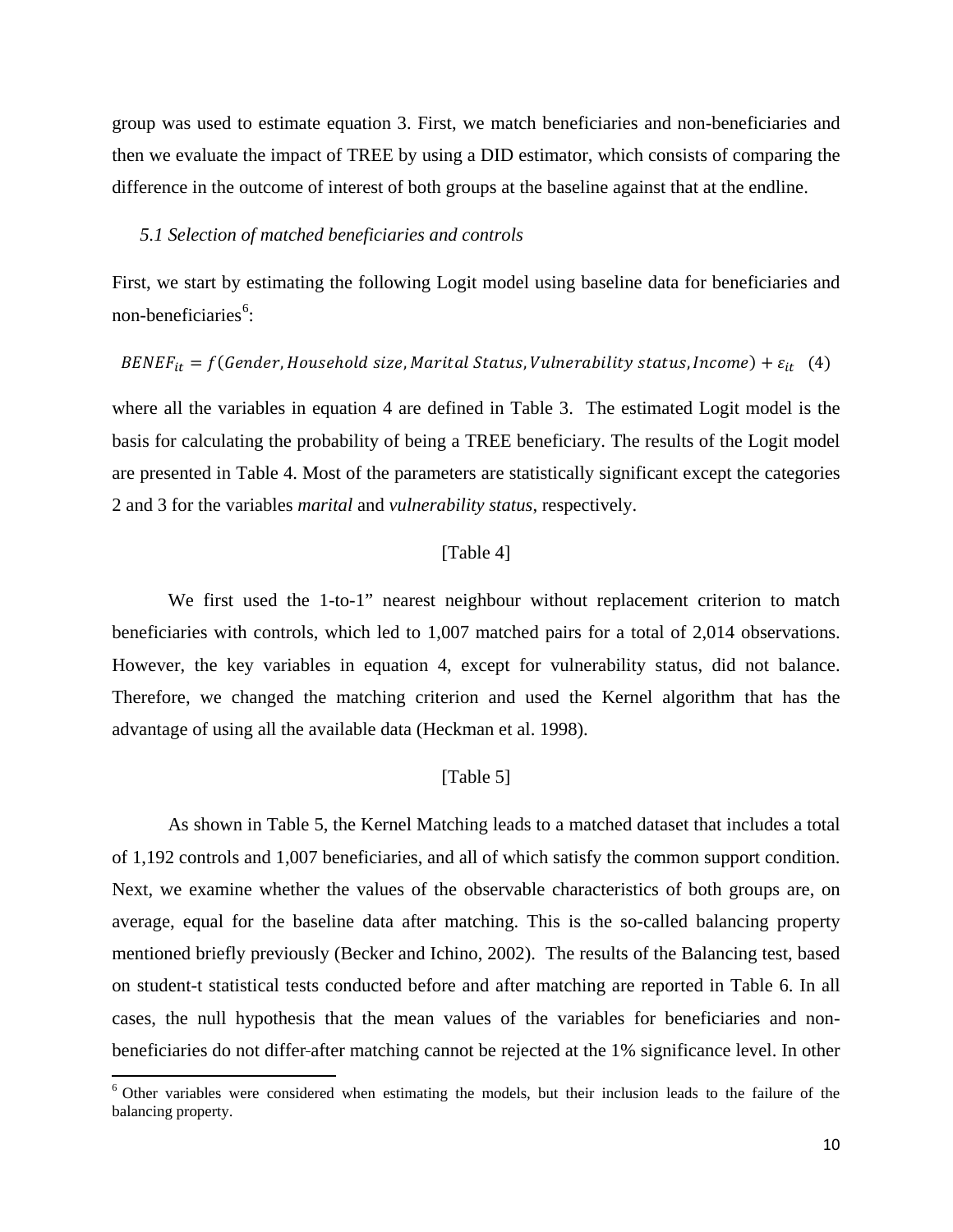words, after the kernel matching the balancing property holds, i.e., controls and beneficiaries are similar in terms of observables at the baseline. Thus, the analysis that follows is based on the matched 1,192 controls and 1,007 beneficiaries.

#### [Table 6]

#### *5.2 Economic impact of TREE on its beneficiaries*

The matched treated and controls are then used to estimate the following equation using the DID framework:

$$
Y_{it} = f(BENEF, YEAR, BENEF * YEAR, Gender, Education, District) + \varepsilon_{it}
$$
 (5)

where all variables are as defined before and the dependent variable, *Y*, is either *income*, *expenses on children welfare, expenses on health care or expenses on consumption, and*  $\varepsilon_{it}$  *is the* error term. The estimated parameters for the four different dependent variables (i.e., TREE indicators) are presented in Table 6. The estimated income for controls at the baseline (2011), which corresponds to the constant in the regression model, is nearly US \$600.3 and US \$832.8 for treated (\$600.3 plus the estimated parameter for BENEF \$232.5).<sup>[7](#page-11-0)</sup> In addition, the estimated parameter for YEAR is \$320.4 indicating that even in the absence of the program, income for both groups would have increased by US \$320.4 during the 2011-2014 period due to other factors. Moreover, for the income equation, the estimated parameter for BENEF\*YEAR is \$813.2, which indicates that the income of TREE beneficiaries increased by that amount with respect to non-beneficiaries over the four years of the Program.

## [Table 7]

The results also suggest substantial heterogeneity in the income distribution at baseline as shown in Table 7. For instance, it is worth noting that in 2011 women were, on average, significantly worse off than men in terms of income. In addition, the education level of participants plays a role in determining the level of income. When looking at the estimated parameters for education in Table 7 ("No education" is the omitted dummy variable), the findings show that respondents with primary education, or an "O' level", started the program

 $\overline{\phantom{a}}$ 

<span id="page-11-0"></span><sup>7</sup> According to the World Bank, the Gross Domestic Product per capita of Zimbabwe in 2011 is US \$677 (constant 2005 US \$). http://data.worldbank.org/data-catalog/world-development-indicators.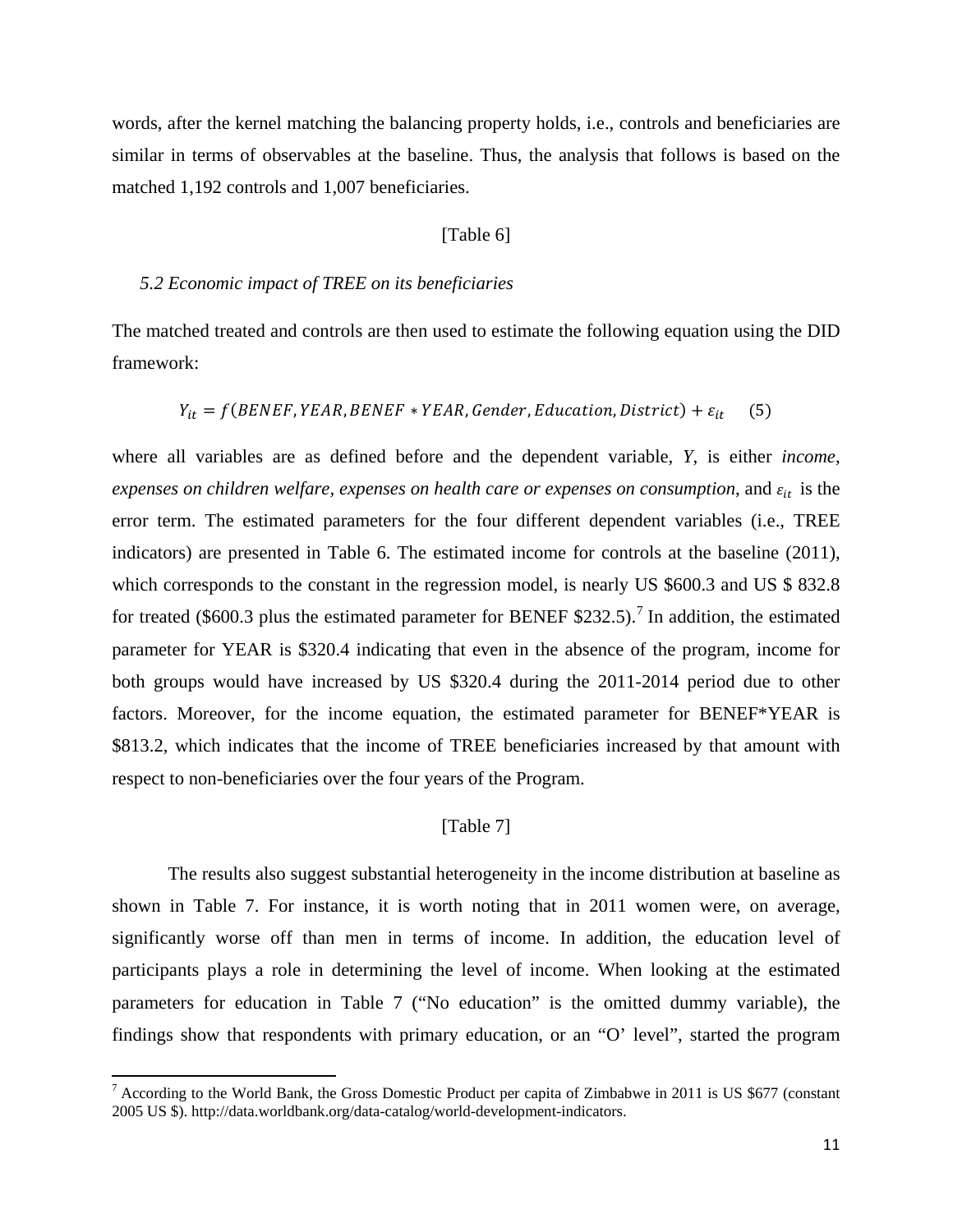with a disadvantage compared to those who had an "A level" (obtained a certificate). The estimated parameters associated with those who had a diploma or a degree are not statistically significant. This latter result can be explained by the fact that only one respondent reported having a diploma or a degree in the sample. Furthermore, the evidence suggests that districts such as Mount Darwin, Mutare Rural and Mutasa started the program with some comparative advantages compared to other districts, in particular Gokwe South and Nkayi.

#### [Table 8]

Similarly, during the 2011-2014 period, TREE has increased the expenses devoted to Children Welfare and Household Health of its beneficiaries by \$234.7 and \$112.9 US dollars, respectively, compared to non-beneficiaries.<sup>[8](#page-12-0)</sup> However, there is no evidence that TREE has increased the Consumption of its beneficiaries with respect to non-beneficiaries. In fact, the estimated coefficient associated with consumption is negative but non-significant suggesting that TREE beneficiaries probably devote money gained to buy assets or incur other expenses instead of consumption. When comparing treated and controls by gender in terms of differential income, the results suggest that TREE increases the income of male and female beneficiaries by 37% and 54.7%, respectively, compared to their counterparts in the control group (Table 8).

#### 5.3 *Internal rate of return analysis (IRR)*

l

Occasionally, impact evaluations go beyond the immediate impact indicator(s) and examine the net present value (NPV), the benefit-cost ratio (B/C) and/or the internal rate of return (IRR) of the project (IEG, 2011). The NPV is equal to the sum of discounted inflows minus the sum of discounted outflows using a predetermined discount or interest rate. The project to be viable must have a positive NPV and the higher the positive value the better. The B/C represents the ratio rather than the difference of the discounted flows and this ratio must equal 1 for the project to be economically viable and the higher the value above 1 the better. Finally, the IRR is the discount rate that yields a NPV equal to zero (Boardman et al., 2011).

This impact evaluation study focuses on the training and business development components of the program. Recall that the average impact of TREE on beneficiaries in terms of

<span id="page-12-0"></span><sup>8</sup> This change in beneficiaries' income, health and children related expenses to an increase of 77%, 31.2% and 38.9% compared to non-beneficiaries, respectively.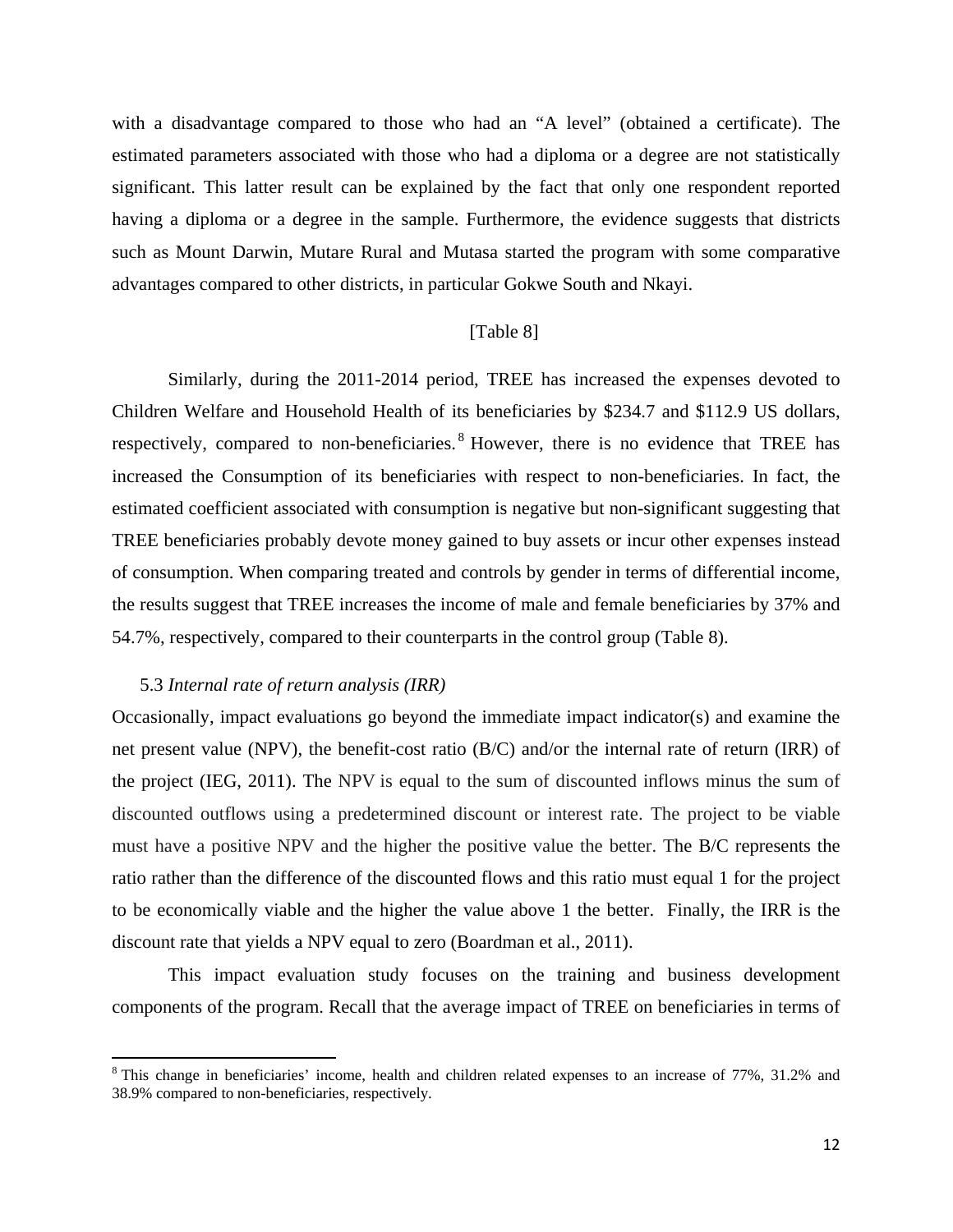incremental income is \$819 for the 2011-2014 period or an average of \$204.8 per year compared to non-beneficiaries. Table 8 shows the inflows of the project for the 2010-2014 period, which is the estimated benefit generated by the program per beneficiary per year (\$203.3) times the number of TREE beneficiaries in each year. The ILO country office in Zimbabwe provided from their administrative data the annual outflows of the Program components being evaluated in this study. The netflow is the difference between the inflows and outflows.

## [Table 9]

Table 9 depicts the results of the analysis of the NPV, B/C and IRR. We first calculate the NPV of the project assuming a discount rate of 12%. Under this scenario (Scenario 1), given the number of beneficiaries in the program (2173), and the total outflows associated with implementation, the NPV is negative and the ratio B/C is less than one. We then conduct a sensitivity analysis by using a discount rate equal to 6% (Scenario 2) and again find a negative NPV and a B/C ratio less than 1. That is, for the 12% and 6% discount rates, the results suggest that TREE is not profitable over the short 2010-2014 period.

Given the negative NPV generated by the program for the 2010-2014 period, we next investigate how many years of inflows are needed for TREE to pay off. Benefits of the project in terms of additional income are assumed to continue into the future and this could be for several years. We also assume in this context that there is no additional cost related to training and business development at this point and thus the number of beneficiaries is held constant. Under Scenario 3, we add an additional two years and we keep the discount rate at 6% and the NPV is still negative. Finally, under scenario 4 with a discount rate again of 6%, and assuming four years of benefits beyond the end of the program we find a non-negative NPV and an IRR equal to 9.3%. Thus, the results suggest that the program needs at least four additional years of benefits, for a total of eight years, to pay off. Clearly other alternatives could be explored to examine the sensitivity of the Program such as the number of beneficiaries.

#### **6. Concluding remarks**

This study employs propensity score matching (PSM) along with difference-in-difference (DID) to investigate the impact of the Training for Rural Economic Empowerment (TREE) program in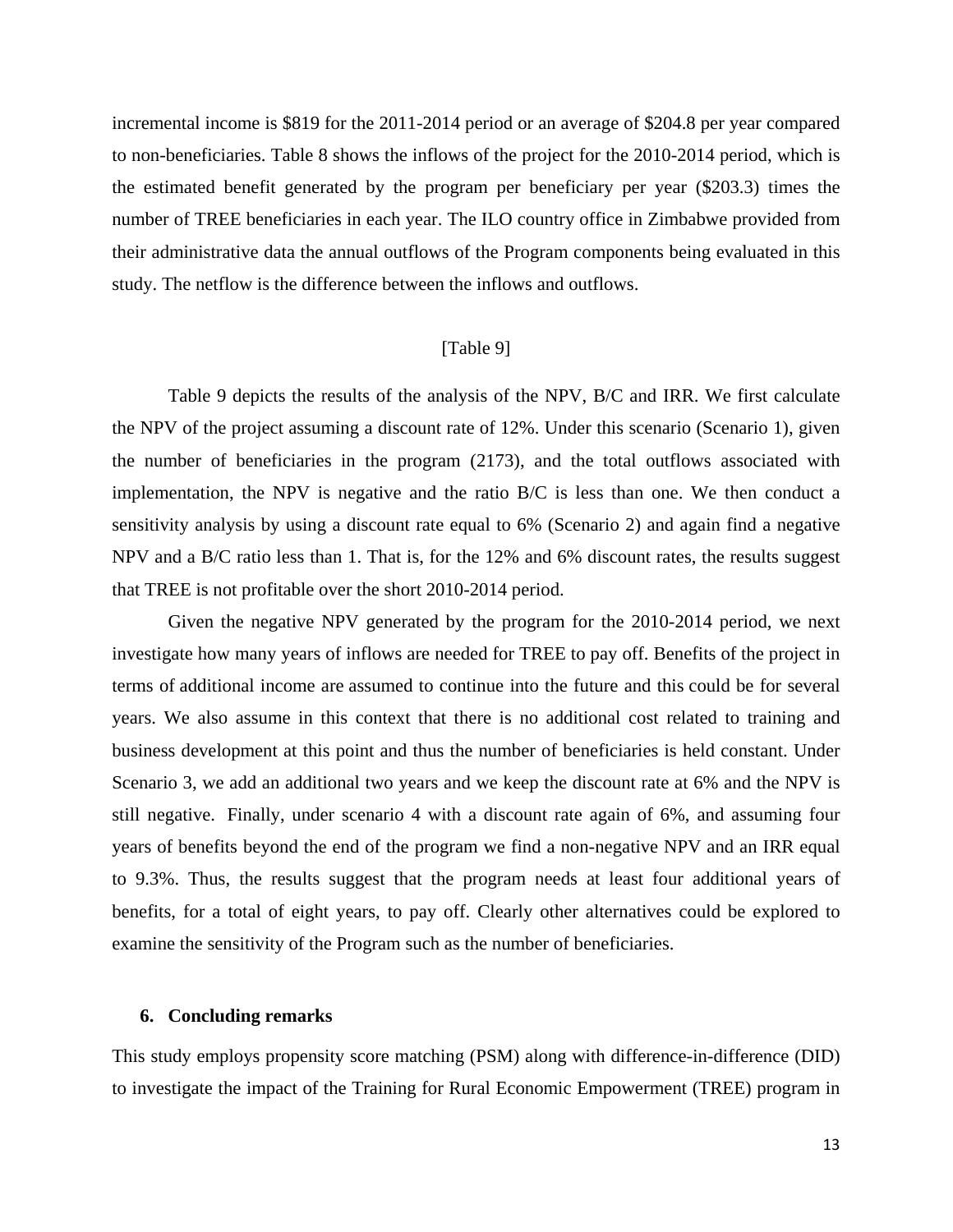Zimbabwe. The application of these two approaches makes it possible to mitigate potential biases stemming from both observable and unobservable characteristics between beneficiaries and controls.

The economic analysis suggests that the TREE program has indeed contributed to the social welfare of its beneficiaries. Specifically, over the four years (2011-2014) of implementation, TREE increased the income of its beneficiaries by US \$813.2 with respect to non-beneficiaries. Similarly, it increased children welfare and health expenses of beneficiaries compared to controls by \$234.7 and \$112.9 US dollars, respectively. There is no evidence of significant impact on consumption. Whether or not the beneficiaries devoted their income to buy other assets or other type of investments requires further analysis.

Participant's behaviour, characteristics and location can play a critical role in influencing program outcomes. The results show that at the baseline, women were significantly worse off than men; emphasizing the importance of a particular focus towards young women at the onset of the program, when beneficiaries are selected. Furthermore, the analysis of income distribution at baseline points to high heterogeneity across districts. Higher income levels in some districts may also imply better economic and employment opportunities.

The program accomplished its objective as regards to increasing income, children welfare and health expenses of its beneficiaries. However, a question that remains is whether the program targeted and selected the right people because the analysis shows that baseline average income for beneficiaries was significantly higher than for controls.

Finally, the evidence shows that, given the total cost of implementing TREE and the number of beneficiaries, four years of benefits beyond the end of the program (with no additional cost) are needed for TREE to generate an internal rate of return (IRR) of 9.3%.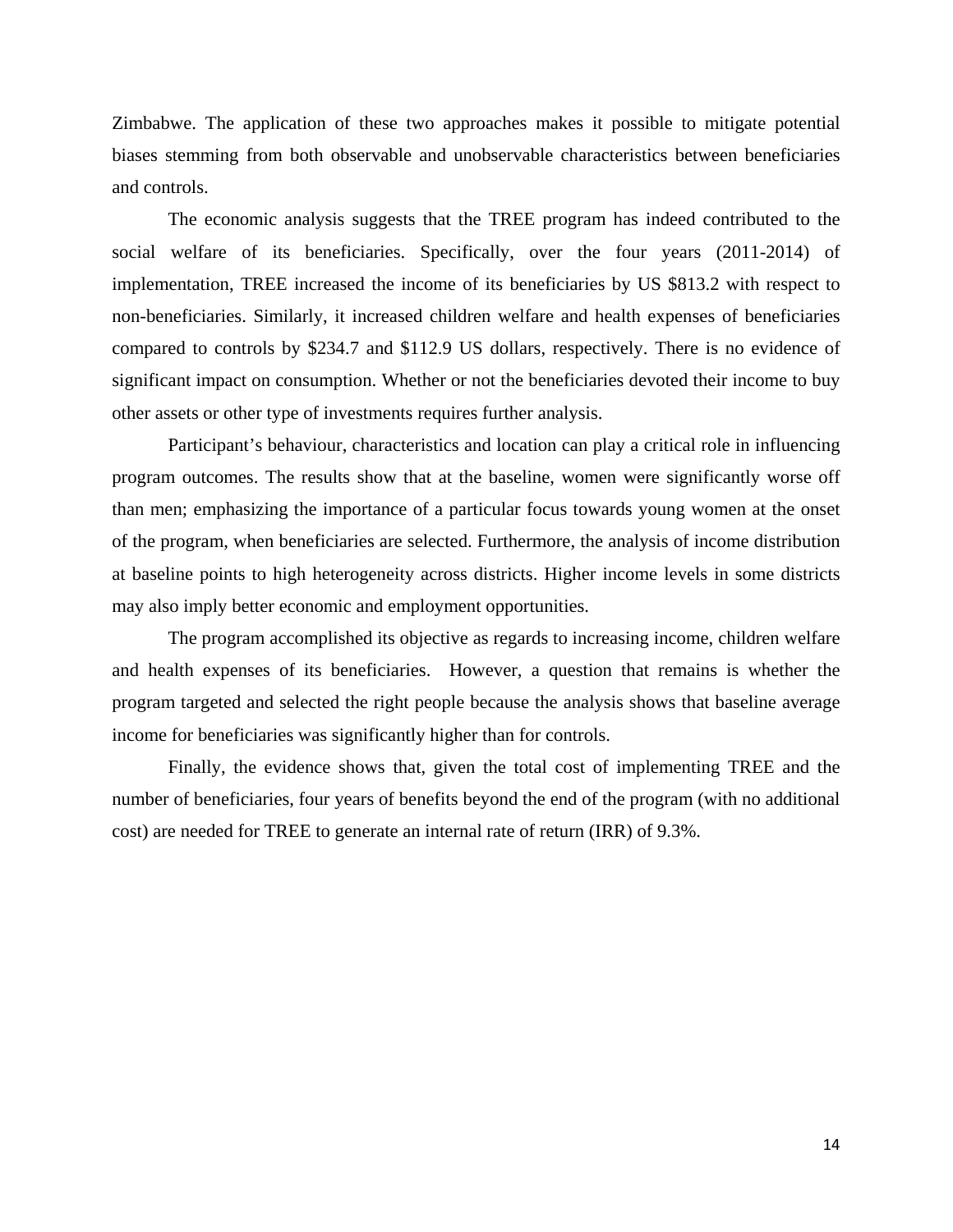## **Acknowledgements**

The authors gratefully acknowledge the support from the International Labour Organization (ILO) that funded this work. We also acknowledge the assistance from the ILO Country Office for Zimbabwe, in particular: Ms. Hopolang Phororo, Mr. Manzoor Khaliq, Mr. Musitaffa Mweha, Mr. Adolphus Chinomwe, Ms. Rosemary Hunidzarira, Ms. Theresa Makaha, Mr. Simbarashe Sibanda, Ms. Angeline Muchichwa-Nyawata and Ms. Doris Jindu. As well as ILO's skills specialists Jim Windell and Mr. Ashwani Aggarwal for their helpful comments. Our acknowledgement also goes to "Select and Research" and its team that conducted the survey for this work and in particular to Tov Manene.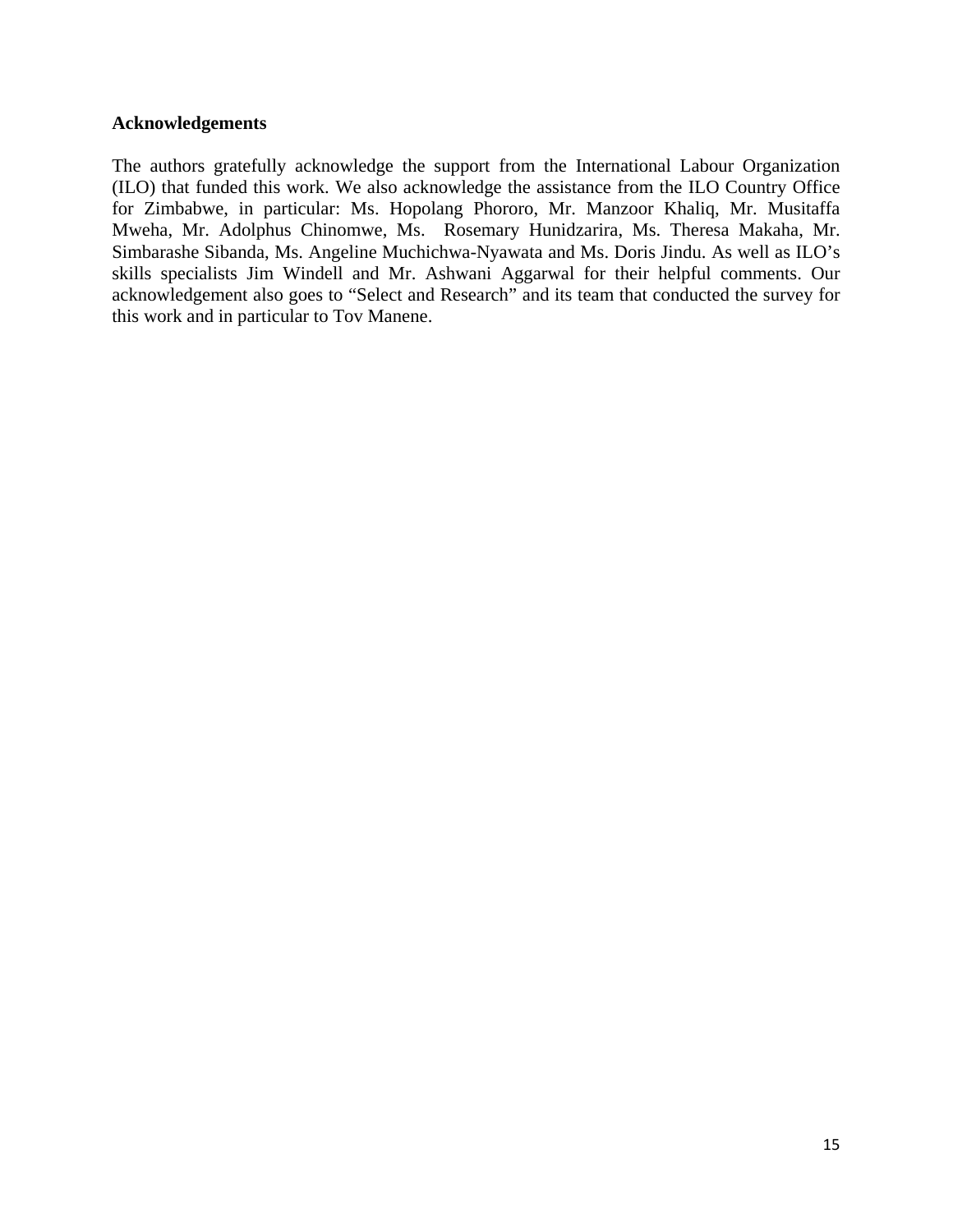## **References**

- Alliance for a Green Revolution in Africa (AGRA). 2013. "Africa agriculture status report: Focus on staple crops. Nairobi, Kenya." Retrieved March 14, 2016 from: [http://reliefweb.int/sites/reliefweb.int/files/resources/agrafinalaugust20akim.pdf.](http://reliefweb.int/sites/reliefweb.int/files/resources/agrafinalaugust20akim.pdf)
- Angrist, J., and J.S. Pischke. 2009. "Mostly Harmless Econometrics: An Empiricist's Companion." New Jersey, United States: Princeton University Press.
- Becker, S. O. and Ichino, A. 2002. "Estimation of average treatment effects based on propensity scores." *The Stata Journal*, 2(1):358–377.
- Boardman, A., D. Greenberg, A. Vining and D. Weimer. 2011. Cost-Benefit Analysis (4th Edition). Upper Saddle River, NJ: Prentice Hall.
- Bravo-Ureta, B. E., Almeida, A. N., Solís, D., and Inestroza, A. 2011. "The economic impact of MARENA's investments on sustainable agricultural systems in Honduras*." Journal of Agricultural Economics*, 62(2):429-448.
- Bravo-Ureta, B. E., Greene, W., and Solís, D. 2012. "Technical efficiency analysis correcting for biases from observed and unobserved variables: an application to a natural resource management project." *Empirical Economics*, 43(1): 55-72.
- Boucher, S.R., M.C. Carter, and C. Guirkinger. 2008. "Risk Rationing and Wealth Effects in Credit Markets: Theory and Implications for Agricultural Development." *American Journal of Agricultural Economics*, 90(2):409-423.
- Caliendo, M., and Kopeinig, S. 2008. "Some practical guidance for the implementation of propensity score matching." *Journal of economic surveys*, 22(1): 31-72.
- Chun, N., and Watanabe, M. 2012. "Can skill diversification improve welfare in rural areas? Evidence from Bhutan." *Journal of Development Effectiveness*, 4(2): 214-234.
- Conning, J., and C. R.Udry. 2007. Rural Financial Markets in Developing Countries. In: R. Evenson and P. Pingali, editors. *Handbook of Agricultural Economics*, vol. 3, Agricultural Development: Farmers, Farm Production and Farm Markets. North-Holland: Elsevier.
- Davis, K., Nkonya, E., Kato, E., Mekonnen, D. A., Odendo, M., Miiro, R., & Nkuba, J. 2012. "Impact of farmer field schools on agricultural productivity and poverty in East Africa." *World Development*, 40(2): 402-413.
- Duflo, E., Glennerster, R., and Kremer, M. 2007. "Using randomization in development economics research: A toolkit." *Handbook of development economics*, 4: 3895-3962.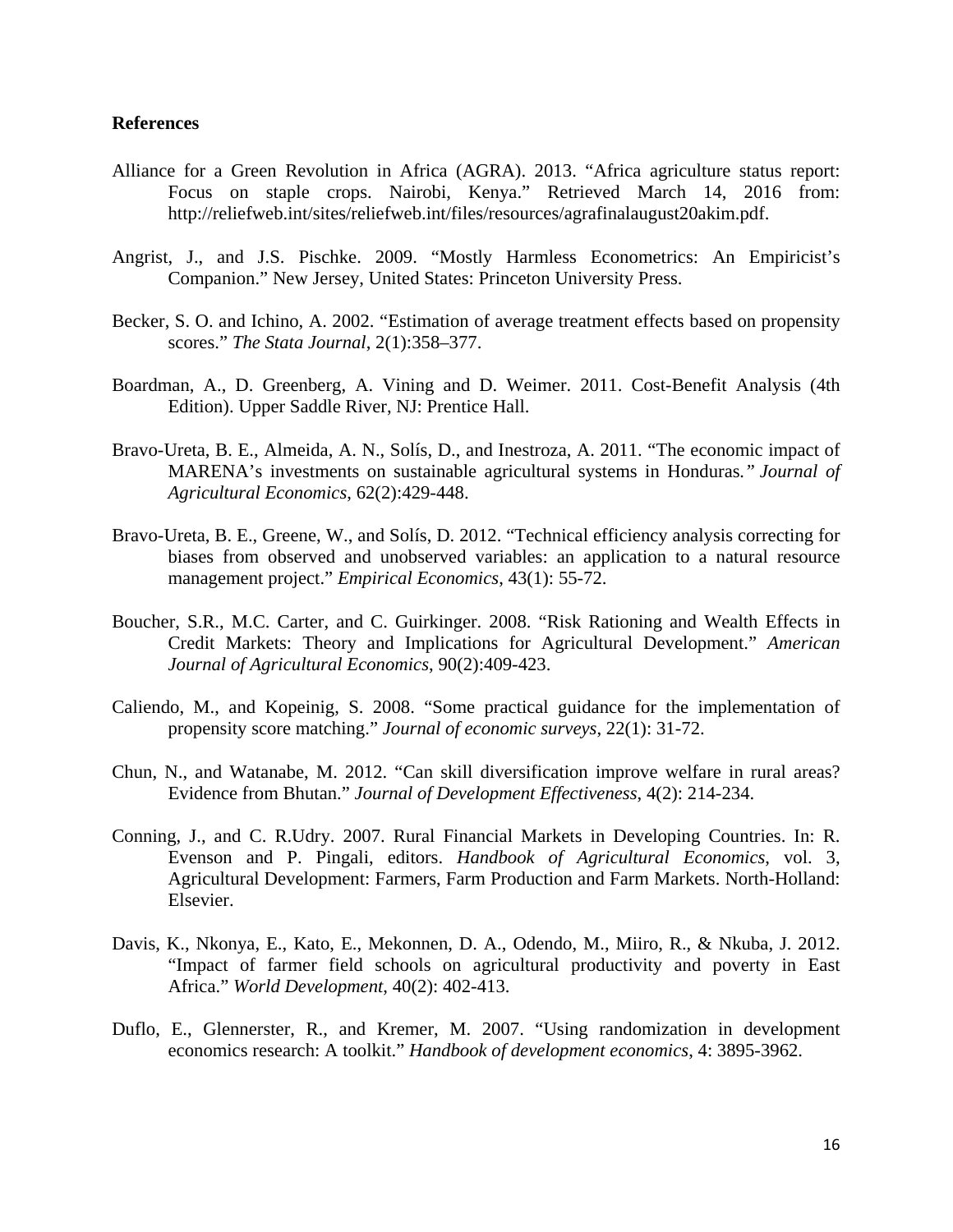- Filipski, M., & Taylor, J. E. 2012. "A simulation impact evaluation of rural income transfers in Malawi and Ghana." *Journal of Development Effectiveness*, 4(1): 109-129.
- Foster, A., and M. Rosenzweig. 2010. "Microeconomics of Technology Adoption." *Annual Review of Economics,* 2(1):395-424.
- Gertler, P. J., Martinez, S., Premand, P., Rawlings, L. B., & Vermeersch, C. M. 2011. Impact evaluation in practice. Washington, DC: World Bank
- Heckman, J. J., Ichimura, H., and Todd, P. 1998. "Matching as an econometric evaluation estimator." *The Review of Economic Studies*, 65(2): 261-294.
- IEG (Independent Evaluation Group). 2011. "Impact Evaluations in Agriculture: An Assessment of the Evidence." Washington, DC: World Bank
- International Labour Organization (ILO). 2013. "Training for Rural Economic Empowerment Knowledge-Sharing Workshop." Report, Addis-Ababa.
- International Food Policy Research Institute (IFPRI). 2011. "Increasing agricultural productivity and enhancing food security in Africa. Synopsis Report." IFPRI: Washington DC.
- Khandker, S., Koolwal, B., and Samad, H. 2010. Handbook on impact evaluation. The World Bank, Washington, DC.
- Lachaud, M. A, Bravo-Ureta, B. E., Fiala, N. 2016. "Impact Evaluation of the Training for Rural Economic Empowerment (TREE) project in Zimbabwe." ILO Report.
- Lee, E. 2005. Egalitarian Peasant Farming and Rural Development: The Case of South Korea. In: D. Ghai et al. editors. *Agrarian Systems and Rural Development*.
- Leuven, E., & Sianesi, B. 2015. "PSMATCH2: Stata module to perform full Mahalanobis and propensity score matching, common support graphing, and covariate imbalance testing." Statistical Software Components.
- Mason, N. M., Wineman, A., Kirimi, L., and Mather, D. 2016. "The Effects of Kenya's 'Smarter' Input Subsidy Programme on Smallholder Behaviour and Incomes: Do Different Quasi ‐ Experimental Approaches Lead to the Same Conclusions?" *Journal of Agricultural Economics*. DOI: 10.1111/1477-9552.12159
- Piza, C., Cravo, T. A., Taylor, L., Gonzalez, L., Musse, I., Furtado, I., ... and Abdelnour, S. 2016. "The Impacts of Business Support Services for Small and Medium Enterprises on Firm Performance in Low-and Middle-Income Countries: A Systematic Review." *Campbell Systematic Reviews*, 12(1).
- Ravallion, M. 2008. Evaluating anti-poverty programs. Ch. 59 in T. Schultz and J. Strauss (eds.), *Handbook of Development Economics*. Amsterdam, Holland: Elsevier, pp. 3787–3846.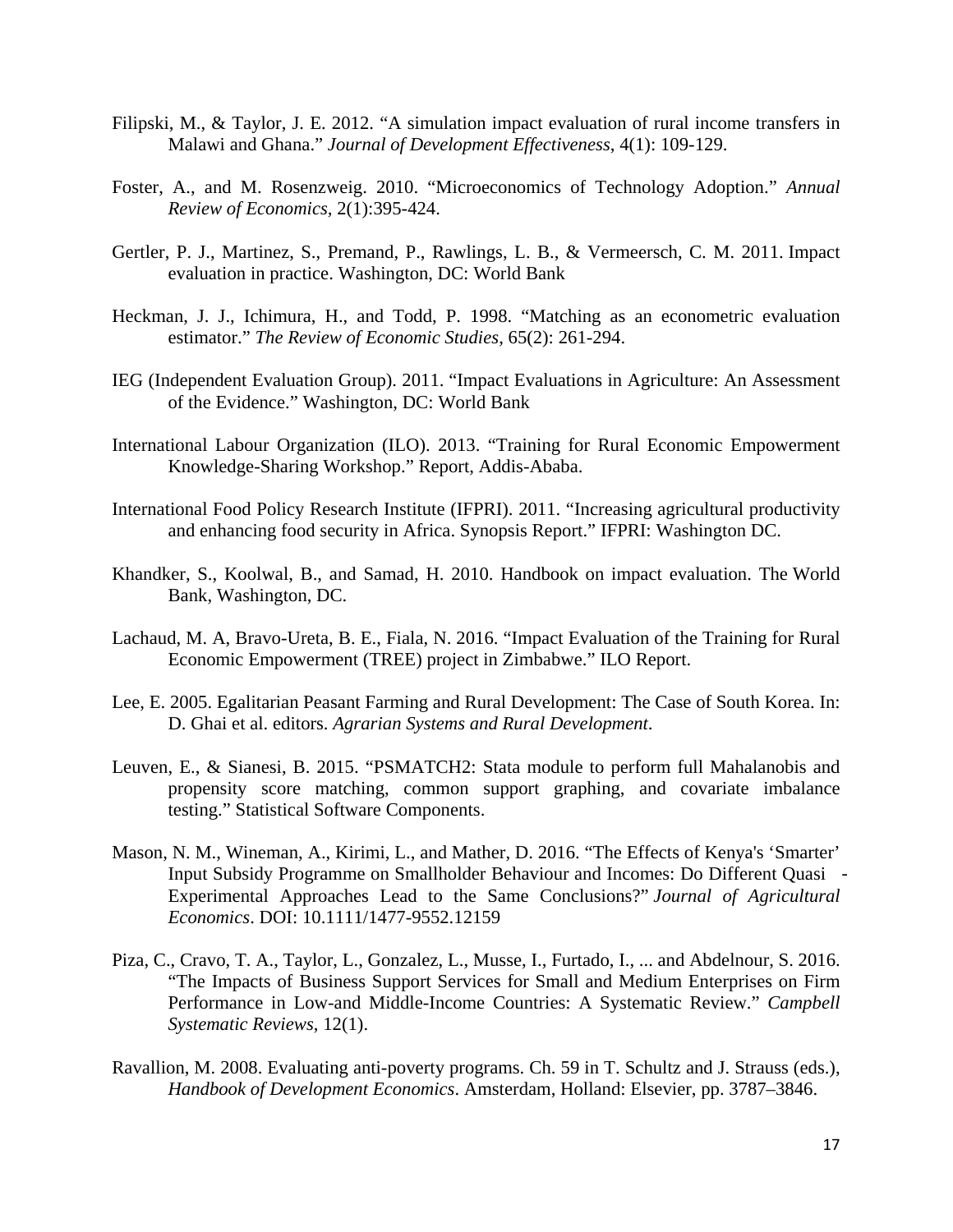- Smale, M., Birol, E., and Asare-Marfo, D. 2014. "Smallholder demand for maize hybrids in Zambia: How far do seed subsidies reach?" *Journal of Agricultural Economics*, 65(2): 349-367.
- Solís, D., B.E. Bravo-Ureta, and R.E. Quiroga. 2009. "Technical Efficiency among Peasant Farmers Participating in Natural Resource Management Programs in Central America." *Journal of Agricultural Economics*, 60(1):202–219.
- Stewart, R., Langer, L., Da Silva, N. R., Muchiri, E., Zaranyika, H., Erasmus, Y., ... and de Wet, T. 2015. "The Effects of Training, Innovation and New Technology on African Smallholder Farmers' Wealth and Food Security: A Systematic Review." *Campbell Systematic Reviews*, 11(16).
- Triebs, T. P., and Kumbhakar, S. C. 2013. "Productivity with general indices of management and technical change." *Economics Letters*, 120(1): 18-22.
- Wassenich, P., and Muñoz, J. 2007. "Data for Impact Evaluation. Poverty Reduction and Economic Management." Thematic Group on Poverty Analysis, Monitoring and Impact Evaluation. The World Bank, Washington, DC.
- ZIMSTAT. 2011. "Poverty Income Consumption and Expenditure Survey." Report, Harare, Zimbabwe.
- ZIMSTAT. 2013. "Poverty and Poverty Datum Line Analysis in Zimbabwe." Report, Harare, Zimbabwe.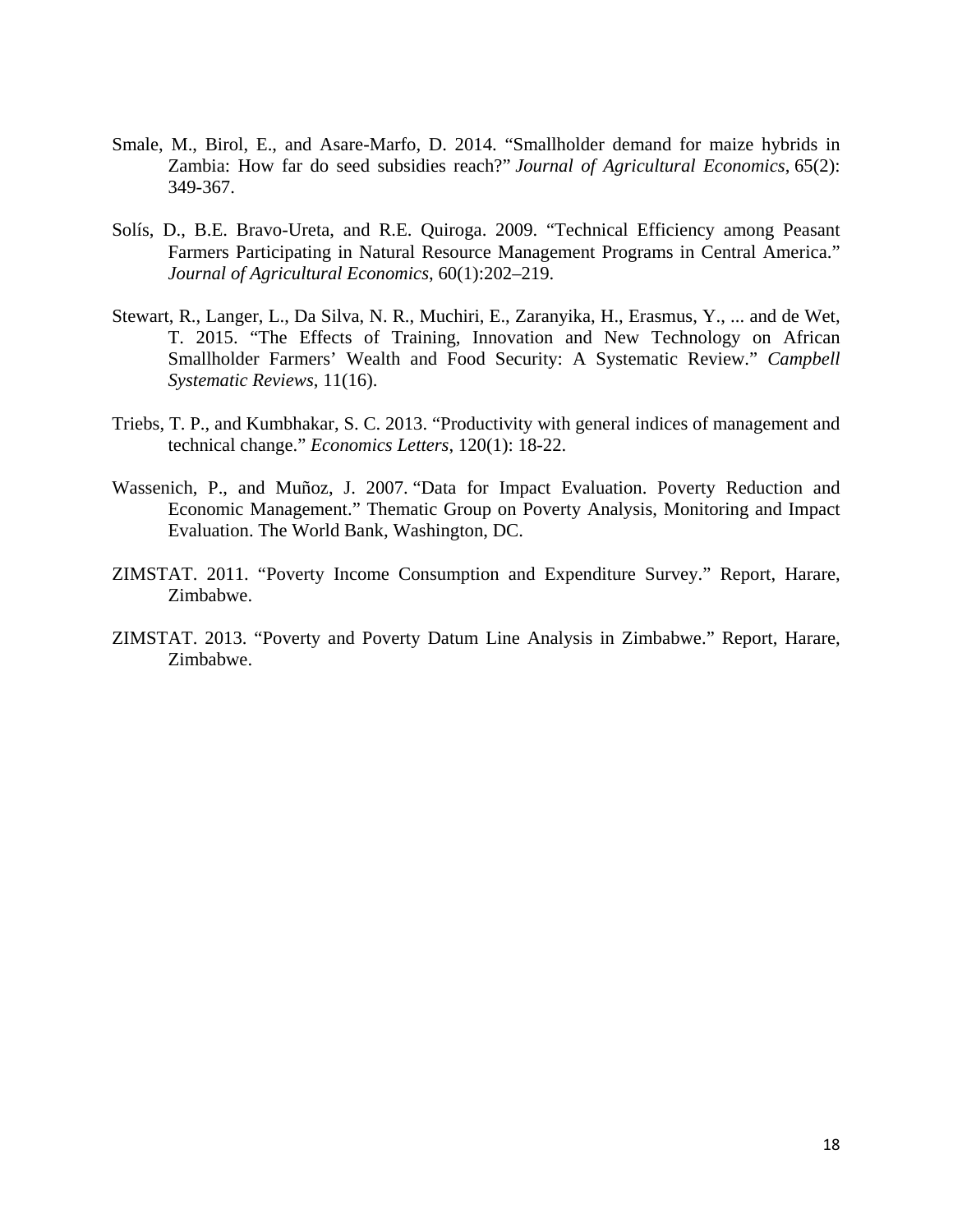| <b>Inputs</b>                                                                                                                                                                                                 |                                                                                                                                          | <b>Activities</b>                                                                                                                                                                                                                                                                                                                                                                                                                                                                                                                                                     |                                  | Outputs                                                                                                                                                                                                                                                                                                                                                                                                                                                                                                        |                             | <b>Outcomes</b>                                                                                                                                                                                                                                                                                                                                                                | <b>Development</b><br>Objective                                                                                                                  |
|---------------------------------------------------------------------------------------------------------------------------------------------------------------------------------------------------------------|------------------------------------------------------------------------------------------------------------------------------------------|-----------------------------------------------------------------------------------------------------------------------------------------------------------------------------------------------------------------------------------------------------------------------------------------------------------------------------------------------------------------------------------------------------------------------------------------------------------------------------------------------------------------------------------------------------------------------|----------------------------------|----------------------------------------------------------------------------------------------------------------------------------------------------------------------------------------------------------------------------------------------------------------------------------------------------------------------------------------------------------------------------------------------------------------------------------------------------------------------------------------------------------------|-----------------------------|--------------------------------------------------------------------------------------------------------------------------------------------------------------------------------------------------------------------------------------------------------------------------------------------------------------------------------------------------------------------------------|--------------------------------------------------------------------------------------------------------------------------------------------------|
| <b>Budget</b><br>1.<br>2. Staff<br>3. Local<br>counterparts<br>4. Trainers<br>Partnerships<br>5.<br>6. Facilities<br>Equipment<br>7.<br>8. Supplies<br>9. Land<br>10. Technical<br>expertise<br>11. Curricula | Set up and capacity<br>building to national<br>partners<br>Skills training,<br>technical/vocational<br>and core work skills<br>for youth | 1.<br>Engagement with key<br>stakeholders for the<br>introduction of the<br>program<br>2.<br>Provision of training<br>on the methodology.<br>3.<br>Support in the<br>implementation of<br>feasibility studies to<br>identify potential<br>economic activities<br>and training needs.<br>First, master trainers and<br>extension workers from<br>participating organisations<br>trained; then, provision of<br>skills training (theory<br>delivered in classroom to<br>beneficiaries, practice<br>delivered in the field)<br>through a competency-based<br>curriculum. | 1.<br>2.<br>3.<br>4.<br>4.<br>5. | <b>TREE</b><br>governance<br>system is<br>established at<br>national and local<br>levels<br>TREE model is<br>adapted to<br>country<br>socioeconomic<br>context<br>Partner<br>organizations are<br>trained in the use<br>of the TREE<br>methodology<br>Youth<br>employment<br>challenges,<br>sectors, and<br>training needs are<br>identified<br>Improved<br>technical<br>competencies<br>Improved core<br>work skills<br>(psychosocial<br>skills, decision-<br>making skills,<br>communication<br>and teamwork | 1.<br>2.<br>3.<br>4.<br>5.  | Increased institutional<br>capacity of partners to<br>identify potential market<br>and employment<br>opportunity areas and<br>deliver relevant, needs-<br>based training<br>Increased probability of<br>employment<br>Increase in number of<br>hours worked<br>Reduced time to find<br>job/shorter unemployment<br>duration<br>Better quality of<br>employment (contract type, | Skills development<br>increases<br>employability of<br>workers, the<br>competitiveness of<br>enterprises, and the<br>inclusiveness of<br>growth. |
|                                                                                                                                                                                                               | Business management<br>training for youth<br>Post-training                                                                               | Duration varied by<br>$\circ$<br>sector/project<br>Provision of management<br>training derived from SIYB<br>modules by ILO and<br>selected training providers.<br>Provision of loans to young                                                                                                                                                                                                                                                                                                                                                                         | 6.<br>7.<br>8.<br>9.             | skills, and self-<br>management,<br>self-esteem)<br>Improved<br>management<br>skills<br>Improved<br>understanding of<br>business<br>mechanisms<br>Improved<br>financial literacy<br>Increased access                                                                                                                                                                                                                                                                                                           | 6.<br>7.<br>8.<br>9.<br>10. | duration)<br>Increased earnings<br>Increased business<br>performance<br>Increased business<br>investment and<br>competitiveness<br>Additional jobs created<br><b>Additional businesses</b><br>started                                                                                                                                                                          |                                                                                                                                                  |
|                                                                                                                                                                                                               | opportunities<br>analysed (credit<br>scheme, follow-up<br>visits)                                                                        | beneficiaries deemed credit<br>worthy by selected<br>microfinance institutions                                                                                                                                                                                                                                                                                                                                                                                                                                                                                        |                                  | to adequate<br>financial services<br>10. Lower costs for<br>finance<br>11. Higher<br>probability of<br>obtaining a loan,<br>insurance or<br>savings                                                                                                                                                                                                                                                                                                                                                            |                             |                                                                                                                                                                                                                                                                                                                                                                                |                                                                                                                                                  |
|                                                                                                                                                                                                               | Financial literacy<br>skills training for<br>youth                                                                                       | Provision of literacy skills<br>by selected microfinance<br>Institutions                                                                                                                                                                                                                                                                                                                                                                                                                                                                                              | 12.<br>13.                       | Improved reading<br>and writing skills<br>Improved<br>mathematical<br>skills                                                                                                                                                                                                                                                                                                                                                                                                                                   |                             |                                                                                                                                                                                                                                                                                                                                                                                |                                                                                                                                                  |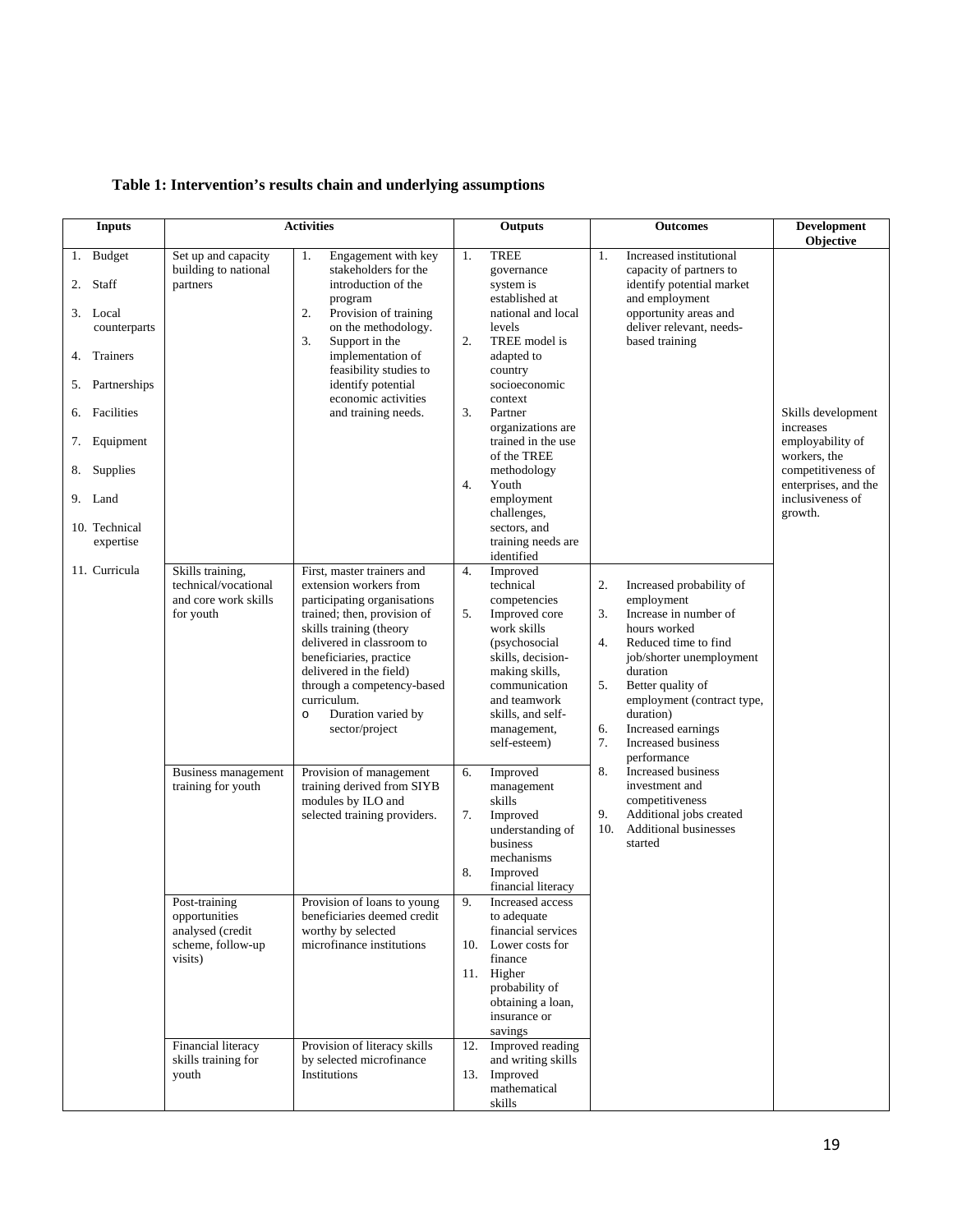| <b>Assumptions</b> |    |                                                   |    |                    |                |                             |
|--------------------|----|---------------------------------------------------|----|--------------------|----------------|-----------------------------|
|                    | 1. | Target group participates in training (there is   | 1. | Participants       | 1.             | Learned skills match        |
|                    |    | awareness about the program's existence)          |    | complete/attend    |                | labour market               |
|                    | 2. | Correct group is targeted (e.g. participants are  |    | the training       |                | needs/demand                |
|                    |    | credit constrained)                               | 2. | Training           | $\overline{2}$ | No stigmatizing effects     |
|                    | 3. | Contracted training institutions conduct training |    | addresses          | 3.             | Training completion and     |
|                    |    |                                                   |    | participants'      |                | related certificate signals |
|                    |    |                                                   |    | constraints (e.g.  |                | increased skills            |
|                    |    |                                                   |    | existing skill     | 4.             | Participants gain           |
|                    |    |                                                   |    | shortages)         |                | recognized and valued       |
|                    |    |                                                   | 3. | Participants learn |                | qualifications              |
|                    |    |                                                   |    | 1n                 | 5.             | Adequate economic, social,  |
|                    |    |                                                   |    | training/training  |                | institutional and           |
|                    |    |                                                   |    | increases skill    |                | administrative conditions   |
|                    |    |                                                   |    | level/training is  |                | are in place                |
|                    |    |                                                   |    | well matched to    | 6.             | Created and supported       |
|                    |    |                                                   |    | interests and      |                | businesses meet existing    |
|                    |    |                                                   |    | abilities of       |                | consumer demand             |
|                    |    |                                                   |    | participants       | 7.             | Adequate regulatory and     |
|                    |    |                                                   | 4. | Training induces   |                | business environment        |
|                    |    |                                                   |    | expected           | 8.             | Start-ups benefit from      |
|                    |    |                                                   |    | behavioural        |                | additional                  |
|                    |    |                                                   |    | change             |                | investment/credit/networks  |
|                    |    |                                                   | 5. | Loans are          | 9.             | Credit or grant is used for |
|                    |    |                                                   |    | invested in the    |                | productive investments      |
|                    |    |                                                   |    | businesses         |                |                             |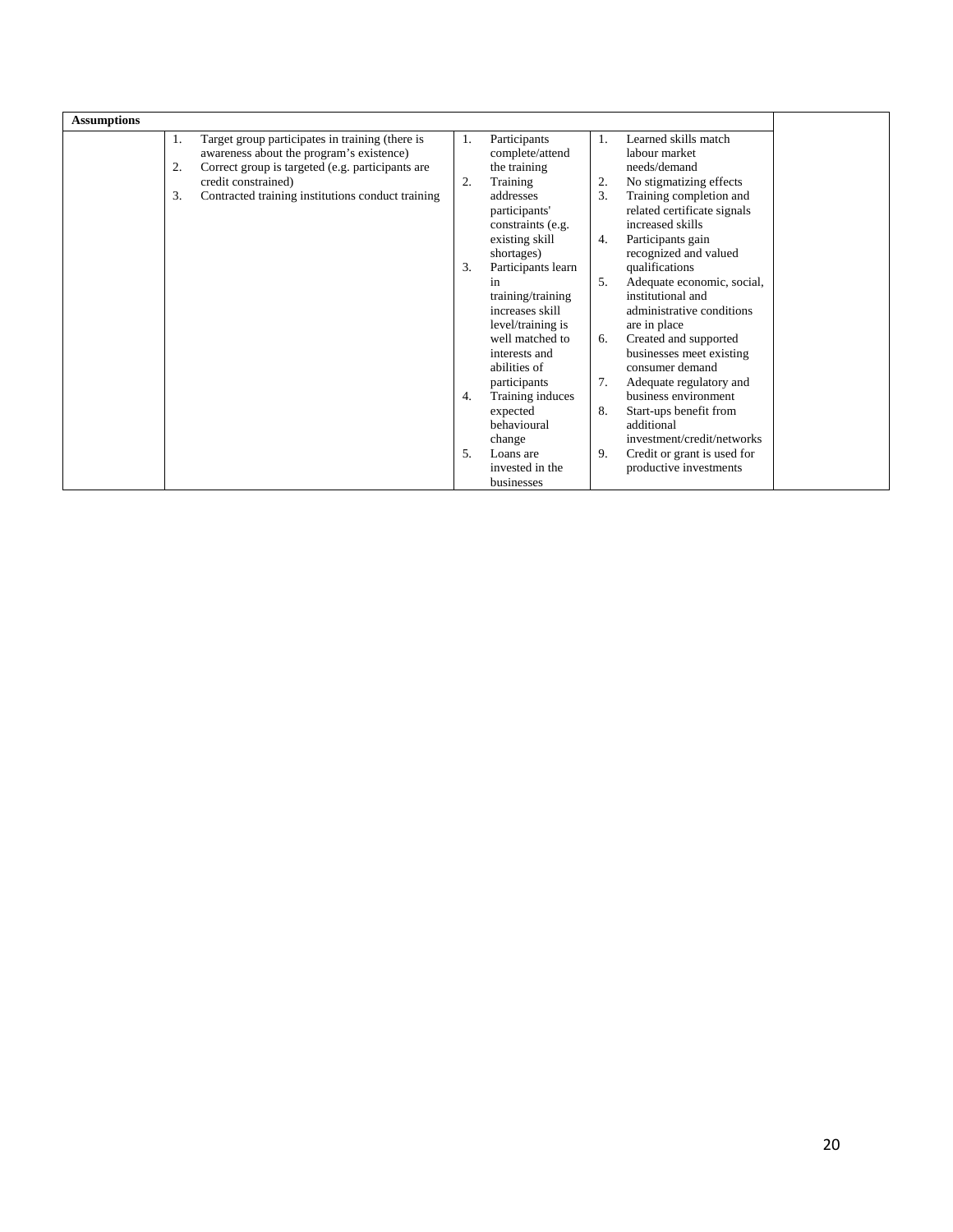|                 |                 |                        | <b>Number of Observations</b> |          |      |               |
|-----------------|-----------------|------------------------|-------------------------------|----------|------|---------------|
| <b>District</b> | <b>Province</b> | <b>Number of Wards</b> | <b>Treated</b>                | Control  | Male | <b>Female</b> |
| Chimanimani     | Manicaland      | 18                     | 77                            | 228      | 166  | 139           |
| Mutare Rural    | Manicaland      | 19                     | 29                            | 39       | 21   | 47            |
| Mutasa          | Manicaland      | 20                     | 36                            | 179      | 109  | 106           |
| Nyanga          | Manicaland      | 17                     | 156                           | 293      | 205  | 244           |
| Mt Darwin       | Mashonaland     | 25                     | 147                           | $\Omega$ | 73   | 74            |
| Murehwa         | Mashonaland     | 3                      | 77                            | $\theta$ | 43   | 34            |
| Mutoko          | Mashonaland     | 21                     | 188                           | 164      | 204  | 148           |
| Shamva          | Mashonaland     | 10                     | 58                            | 139      | 86   | 111           |
| Nkayi           | Matebeleland    | 10                     | 131                           | 177      | 125  | 183           |
| Gokwe South     | Midlands        | 7                      | 114                           | $\theta$ | 72   | 42            |
| Gweru Rural     | Midlands        | 11                     | 45                            | $\theta$ | 22   | 23            |
| Total           | 4               | 161                    | 1058                          | 1219     | 1126 | 1151          |
| Treated         |                 |                        |                               |          | 524  | 534           |
| Control         |                 |                        |                               |          | 602  | 617           |

**Table 2: Distribution of Beneficiaries and non-beneficiaries per district**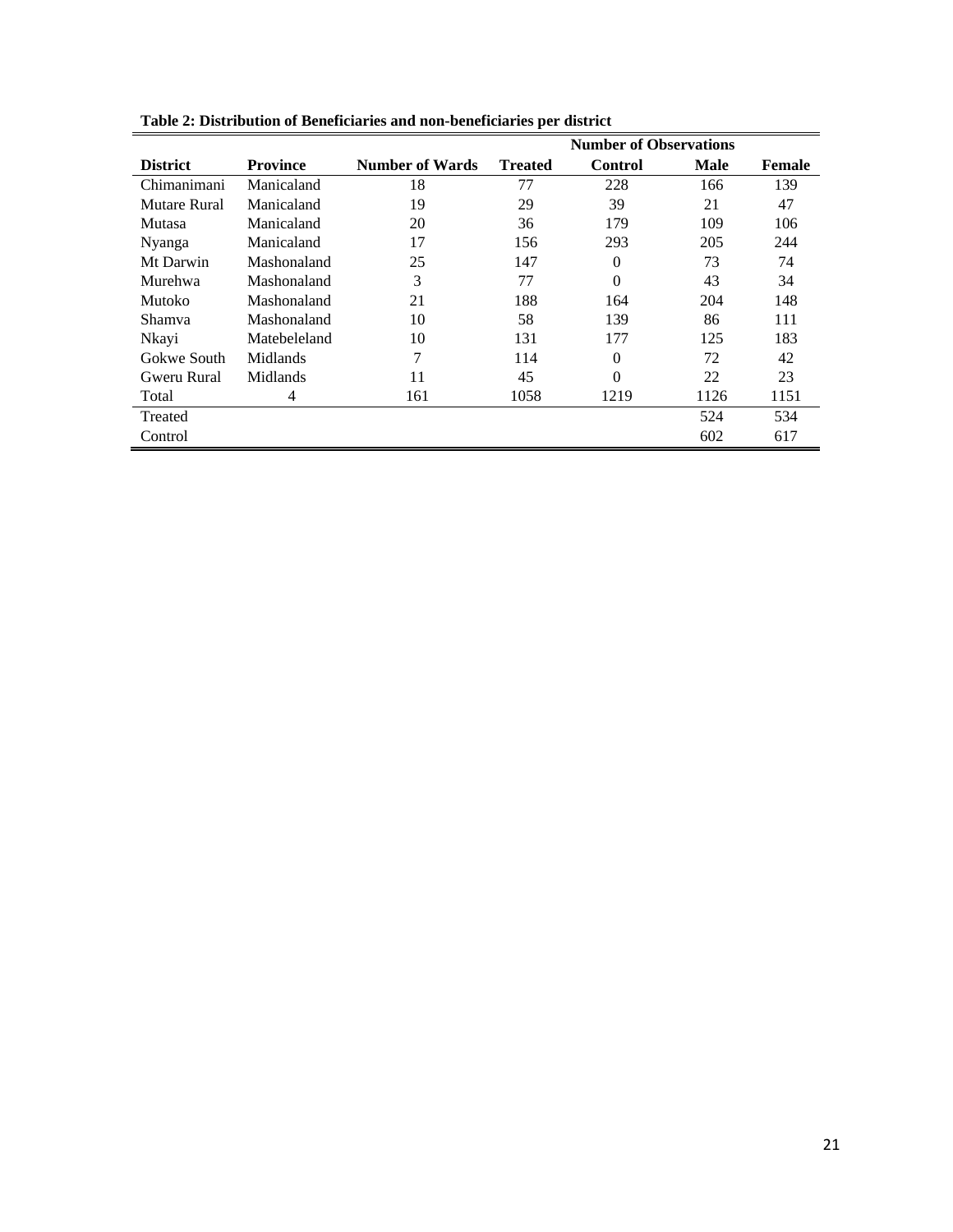## **Table 3: Definition of variables**

| <b>Variable</b>        | Unit        | <b>Definition</b>                                                            |
|------------------------|-------------|------------------------------------------------------------------------------|
| <b>BENEF</b>           | Dummy       | 1 if the respondent is a beneficiary of TREE                                 |
| <b>YEAR</b>            | Dummy       | $0=2011, 1=2014$                                                             |
| <b>Marital Status</b>  | Categorical | 1 = Married, 2 = Single, 3 = Divorced, 4 = separated                         |
| Vulnerability          | Categorical | 1= Disabled, 2= Ill, 3= Able bodied, 4=Disabled and ill, 5=Other             |
| Education              | Categorical | $1 = None$ , $2 = Primary$ , $3 = O$ Tevel, $4 = A$ level,                   |
|                        |             | $5=$ Certificate, $6=$ Diploma, and $7=$ Degree                              |
| Income                 | US dollars  | Sum of profit and wages generated by respondents                             |
| <b>Health Expenses</b> | US dollars  | Amount of money spent on health for the household                            |
| Children Welfare       | US dollars  | Amount of money spent for children (education, health and other<br>expenses) |
| Consumption            | US dollars  | Amount of money spent on cooking items, fuel and electricity                 |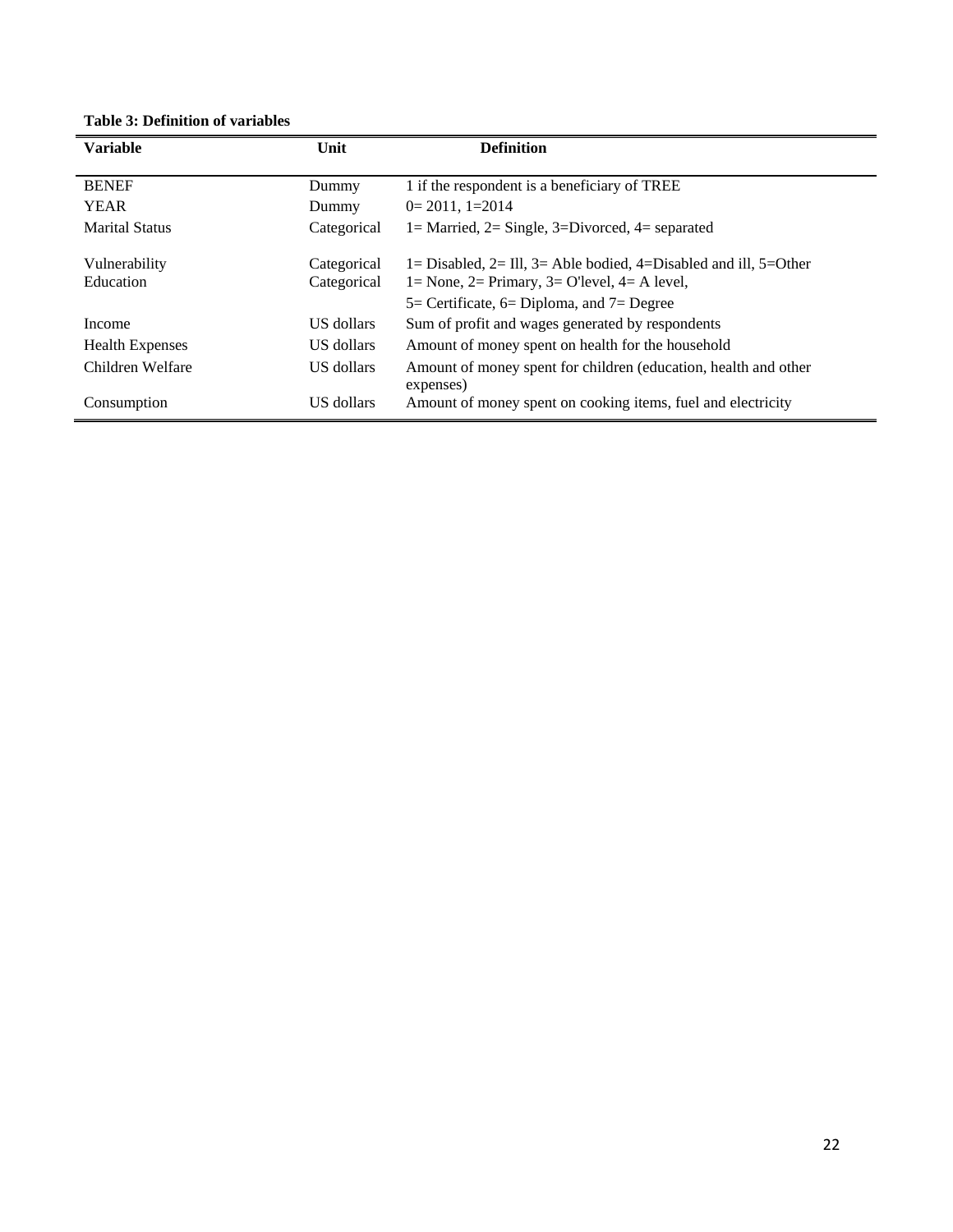| Variable              | Coeff.      | <b>SD</b> |
|-----------------------|-------------|-----------|
| Gender                | $-0.274***$ | 0.09      |
| Household size        | $0.058**$   | 0.025     |
| Income                | $0.003**$   | 0.000     |
| Marital1              | $-2.032***$ | 0.755     |
| Marital <sub>2</sub>  | $-0.662$    | 0.624     |
| Marital3              | $-1.968**$  | 0.874     |
| Marital4              | $-2.233***$ | 0.626     |
| Vulnerability1        | $0.975***$  | 0.300     |
| Vulnerability2        | 1.078*      | 0.645     |
| Vulnerability3        | $-1.49$     | 1.086     |
| Constant              | 0.28        | 0.65      |
| Pseudo R <sub>2</sub> | 0.1         |           |
| N                     | 2211        |           |
| Log-Likelihood        | $-1337.2$   |           |

**Table 4: Logit results for participation in TREE (baseline year)**

Significance level: \*, P<0.1; \*\*, P<0.05; \*\*\*, P<0.01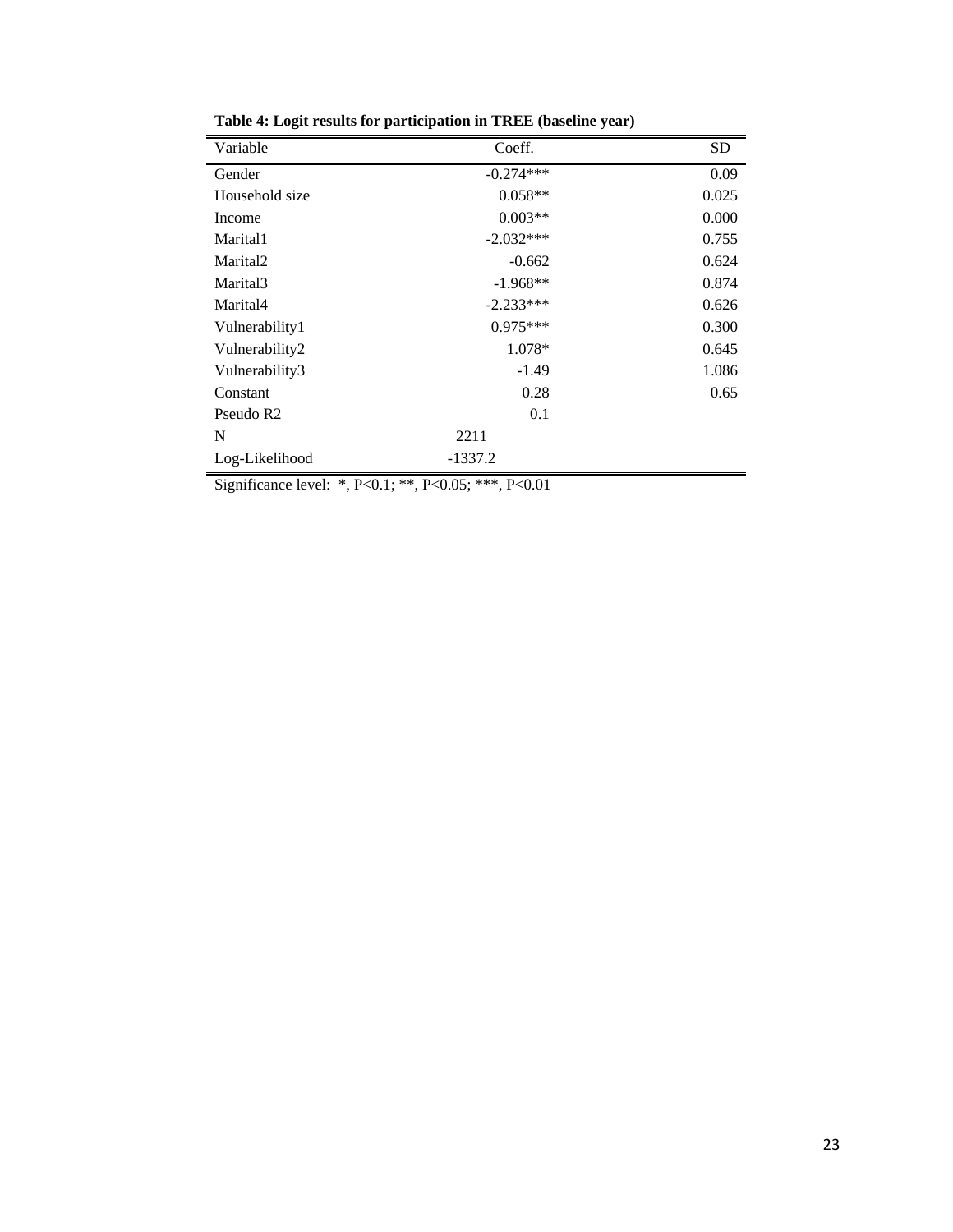| Variable                         | <b>Off</b><br>Support | On Support   | Total        |
|----------------------------------|-----------------------|--------------|--------------|
| <b>CONTROL</b><br><b>TREATED</b> | 12<br>0               | 1192<br>1007 | 1204<br>1007 |
| Total                            | 12                    | 2199         | 2211         |

**Table 5: Matched and Unmatched Beneficiaries and Controls**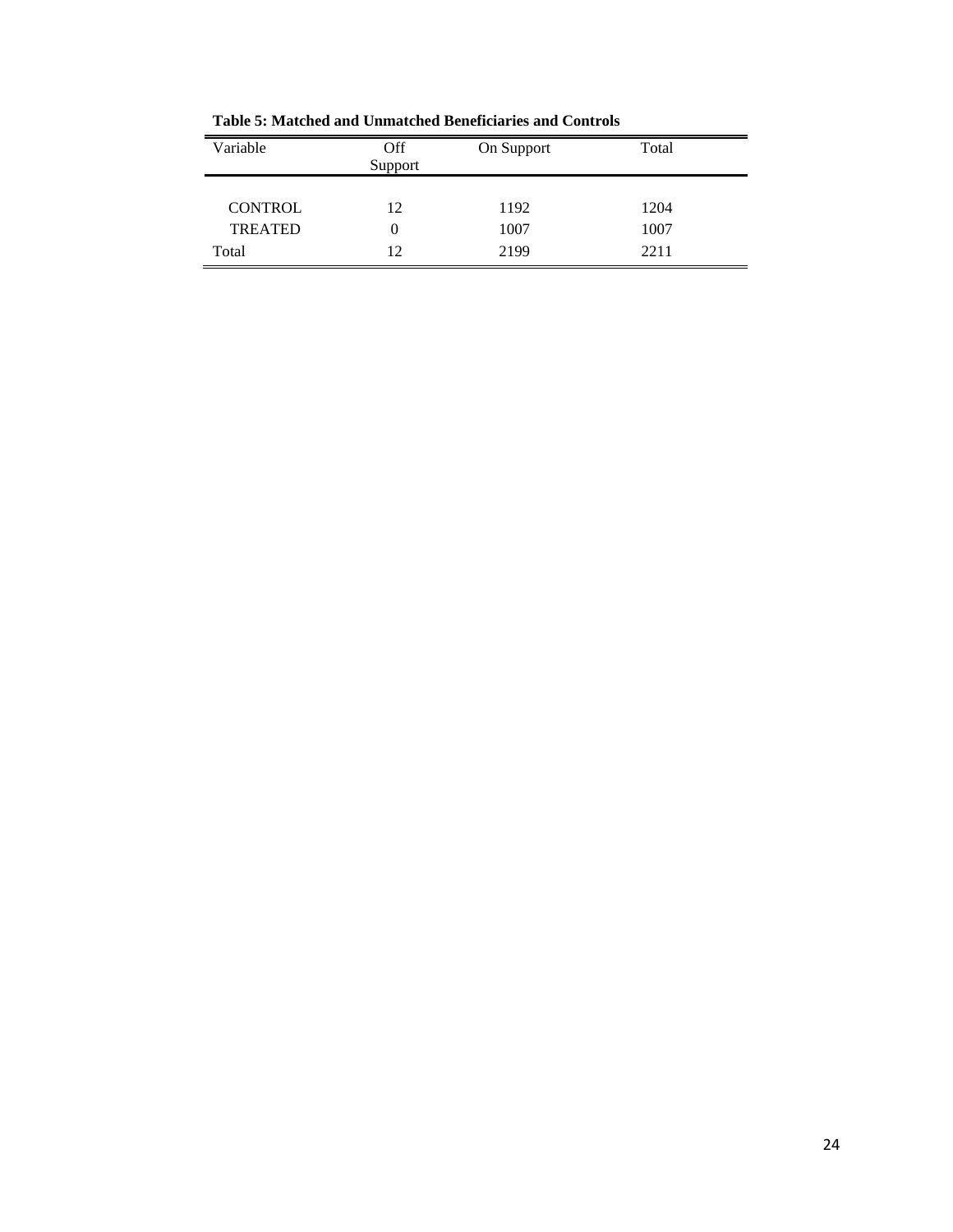|                      |           | Mean             |          |         |                     | t-test      |              |
|----------------------|-----------|------------------|----------|---------|---------------------|-------------|--------------|
| Variable             | Sample    | Beneficiary      | Control  | % Bias  | % Reduction in bias | $\mathbf T$ | P > t        |
| Gender               | Unmatched | 0.50             | 0.50     | 0.5     |                     | $-0.09$     | 0.92         |
|                      | Matched   | 0.50             | 0.48     | $-3.4$  | $-639.1$            | 0.66        | 0.50         |
| Household size       | Unmatched | 4.50             | 4.44     | 3.3     |                     | 0.77        | 0.44         |
|                      | Matched   | 4.49             | 4.46     | $1.5$   | 2.3                 | $-0.71$     | 0.47         |
| Income               | Unmatched | 47.7             | 20.9     | 2.1     |                     | 8.17        | $\mathbf{0}$ |
|                      | Matched   | 47.7             | 43.6     | 5.2     | 84.8                |             | 0.32         |
| Marital1             | Unmatched | 0.007            | 0.01     | $-7.2$  |                     | $-1.67$     | 0.09         |
|                      | Matched   | 0.007            | 0.008    | $-0.6$  | 99.8                | $-0.17$     | 0.87         |
| Marital <sub>2</sub> | Unmatched | 0.64             | 0.28     | 77.8    |                     | 18.28       | 0.00         |
|                      | Matched   | 0.64             | 0.64     | $-0.1$  | 99.8                | $-0.03$     | 0.97         |
| Marital3             | Unmatched | 0.004            | 0.006    | $-3.7$  |                     | $-0.85$     | 0.40         |
|                      | Matched   | 0.004            | 0.004    | 0.3     | 91.6                | 0.08        | 0.94         |
| Marital4             | Unmatched | 0.34             | 0.69     | $-76.6$ |                     | $-17$       | 0.00         |
|                      | Matched   | 0.34             | 0.34     | $-1$    | 98.7                | $-0.23$     | 0.82         |
| Vulnerability1       | Unmatched | 0.97             | 0.93     | 18.8    |                     | 4.33        | $0.00\,$     |
|                      | Matched   | 0.97             | 0.97     | 1.9     | 90.1                | 0.52        | 0.6          |
| Vulnerability2       | Unmatched | 0.005            | 0.007    | $-1.9$  |                     | $-0.43$     | 0.66         |
|                      | Matched   | 0.005            | 0.005    | 0.3     | 97.7                | 0.06        | 0.95         |
| Vulnerability3       | Unmatched | 0.00             | 0.01     | $-15.7$ |                     | $-3.55$     | 0.00         |
|                      | Matched   | 0.00             | 0.00     | 0.4     | 97.7                | 0.25        | 0.80         |
|                      |           | $P >$ chi2       | MeanBias | MedBias |                     |             |              |
| Sample               | Unmatched | $\boldsymbol{0}$ | 22.8     | 7.5     |                     |             |              |
|                      | Matched   | 0.646            | 1.1      | 0.5     |                     |             |              |

## **Table 6: Balancing t-tests before and after matching at the baseline for both groups**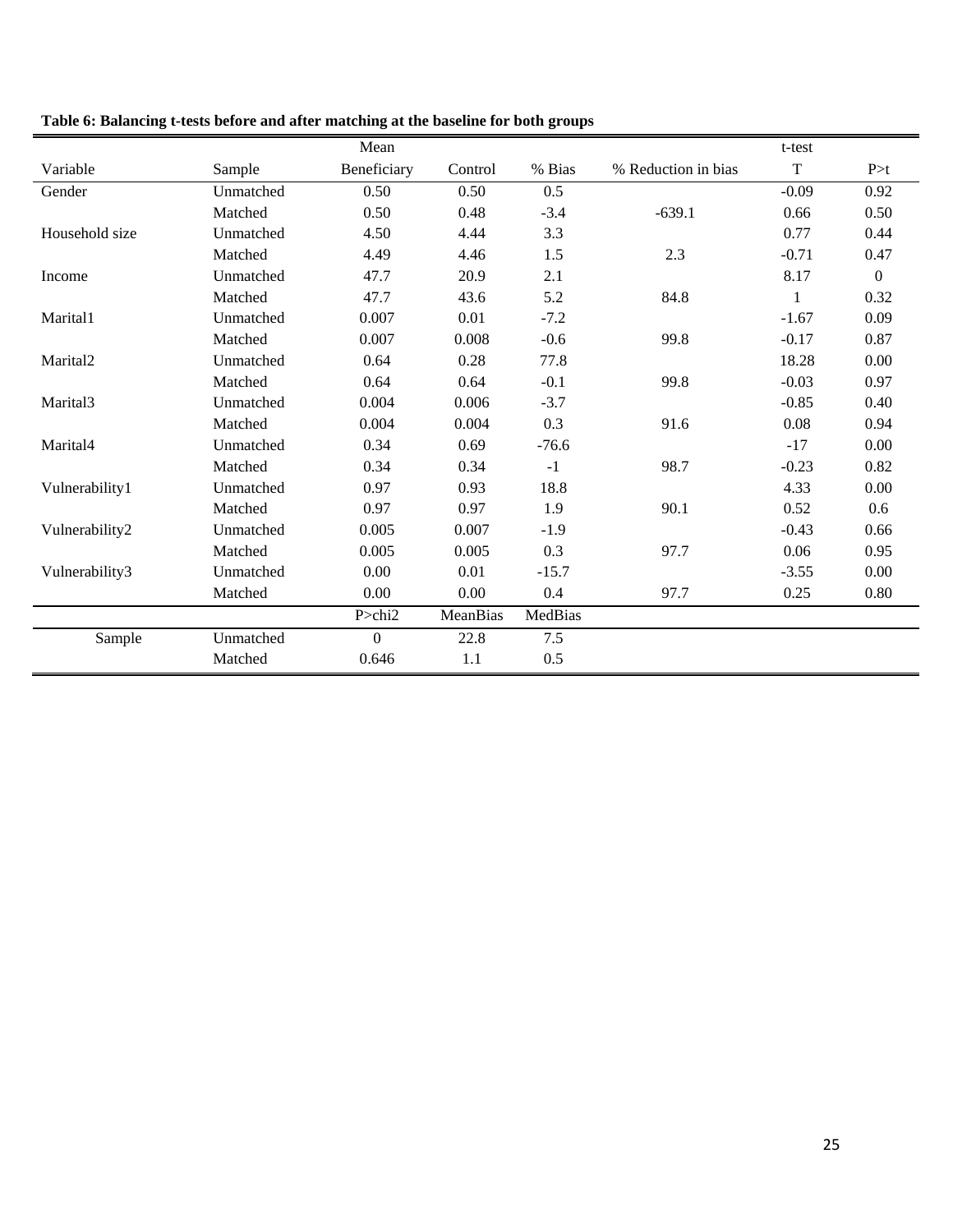|                   | <b>Income</b> |           | <b>Children Welfare</b>               |           | <b>Health</b>         |           | Consumption                      |           |
|-------------------|---------------|-----------|---------------------------------------|-----------|-----------------------|-----------|----------------------------------|-----------|
| <b>Variables</b>  | Coeff.        | <b>SD</b> | Coeff.                                | <b>SD</b> | Coeff.                | <b>SD</b> | Coeff.                           | <b>SD</b> |
| Year              | $320.3***$    | 62        | $127.8***$                            | 37.9      | 5.6                   | 16.8      | 27.3                             | 29.5      |
| <b>BENEF</b>      | $232.5***$    | 71.3      | $123.8***$                            | 42.9      | $34.2^*$              | 19.3      | $133.4***$                       | 33.9      |
| <b>BENEF*YEAR</b> | $813.2***$    | 91.6      | $234.7***$                            | 52.8      | $112.9***$            | 24.8      | $-39.9$                          | 43.6      |
| Gender            | $-151.2***$   | 45.8      | $53.4***$                             | 26.2      | $-4.7$                | 12.4      | 16                               | 21.8      |
| educ1             | $-354.6$ ***  | 122.8     | $-174.7***$                           | 69.3      | $-118.3***$           | 33.3      | $-447.1$ ***                     | 58.5      |
| educ2             | $-58.8$ ***   | 115.7     | $-56.1***$                            | 65.2      | $-123.5***$           | 31.4      | $-430.1***$                      | 55.1      |
| educ3             | 491.7         | 203.4     | 313.6                                 | 123.4     | $-66.8$               | 55.2      | $-344.1***$                      | 96.8      |
| educ4             | $1516.6$ **   | 381.2     | $246.4***$                            | 208.5     | $-179.8$ <sup>*</sup> | 103.5     | $-180.5$                         | 181.5     |
| educ5             | $760.8***$    | 681.4     | $-716.2$                              | 489.3     | $-85.6$               | 185       | $-437.5$                         | 324.5     |
| educ <sub>6</sub> | $-169.7$      | 759.1     | $-520.1$                              | 689       | $-200.6$              | 206.1     | $-537.2$                         | 361.5     |
| district1         | $-76.1$       | 102       | $-81.8$                               | 57.3      | $-211.8***$           | 27.7      | $-155.3***$                      | 48.6      |
| district2         | $-627.4***$   | 134.9     | $-88.5$                               | 74.5      | $-234.2$ ***          | 36.6      | $-208.7***$                      | 64.3      |
| district3         | $-246.3$      | 183.1     | 34.3                                  | 104.1     | $-249***$             | 49.7      | $-203.2$ **                      | 87.2      |
| district4         | $707.9***$    | 124.4     | $\text{-}200.2$ $\!\!^{\ast\ast\ast}$ | 63.7      | $-141.1***$           | 33.8      | $-104.4$ <sup>*</sup>            | 59.3      |
| district5         | $-332.7$ **   | 165.9     | $-279.1$ ***                          | 86.1      | $-197.6$ ***          | 45.1      | $-151.1$ <sup>*</sup>            | 79.1      |
| district6         | 43.3          | 155.2     | $-315.7***$                           | 96.3      | $-225.4***$           | 42.1      | $-202.9***$                      | 73.9      |
| district7         | 53.7          | 108.4     | 13.12                                 | 59.9      | $-149.8***$           | 29.4      | $-139.6$ ***                     | 51.6      |
| district8         | $-137.1$      | 98.6      | $-129$ **                             | 51.2      | $-147.6$ ***          | 26.8      | $-27.6$                          | 47.1      |
| district9         | $-376.1***$   | 100.9     | $-175.7***$                           | 57.5      | $-233.1***$           | 27.4      | $\textbf{-157.7}^{\ast\ast\ast}$ | 48.1      |
| district10        | $-233.2$ ***  | 94.4      | $-162.6$ ***                          | 49.9      | $-207.5***$           | 25.6      | $-113.3***$                      | 45        |
| Constant          | $600.3***$    | 134.5     | $554.9***$                            | 74.6      | $372.6***$            | 36.5      | $591.6***$                       | 64.1      |
|                   |               |           |                                       |           |                       |           |                                  |           |
| Adj. $R^2$        | 0.15          |           | 0.08                                  |           | 0.04                  |           | 0.02                             |           |
| ${\bf N}$         | 4396          |           | 2828                                  |           | 4392                  |           | 4392                             |           |

**Table 7: Regression results for Income, health and consumption: TREE beneficiaries and non-beneficiaries**

Note: Significance level: \*, P<0.1; \*\*, P<0.05; \*\*\*, P<0.01

Different number of observations is due to missing values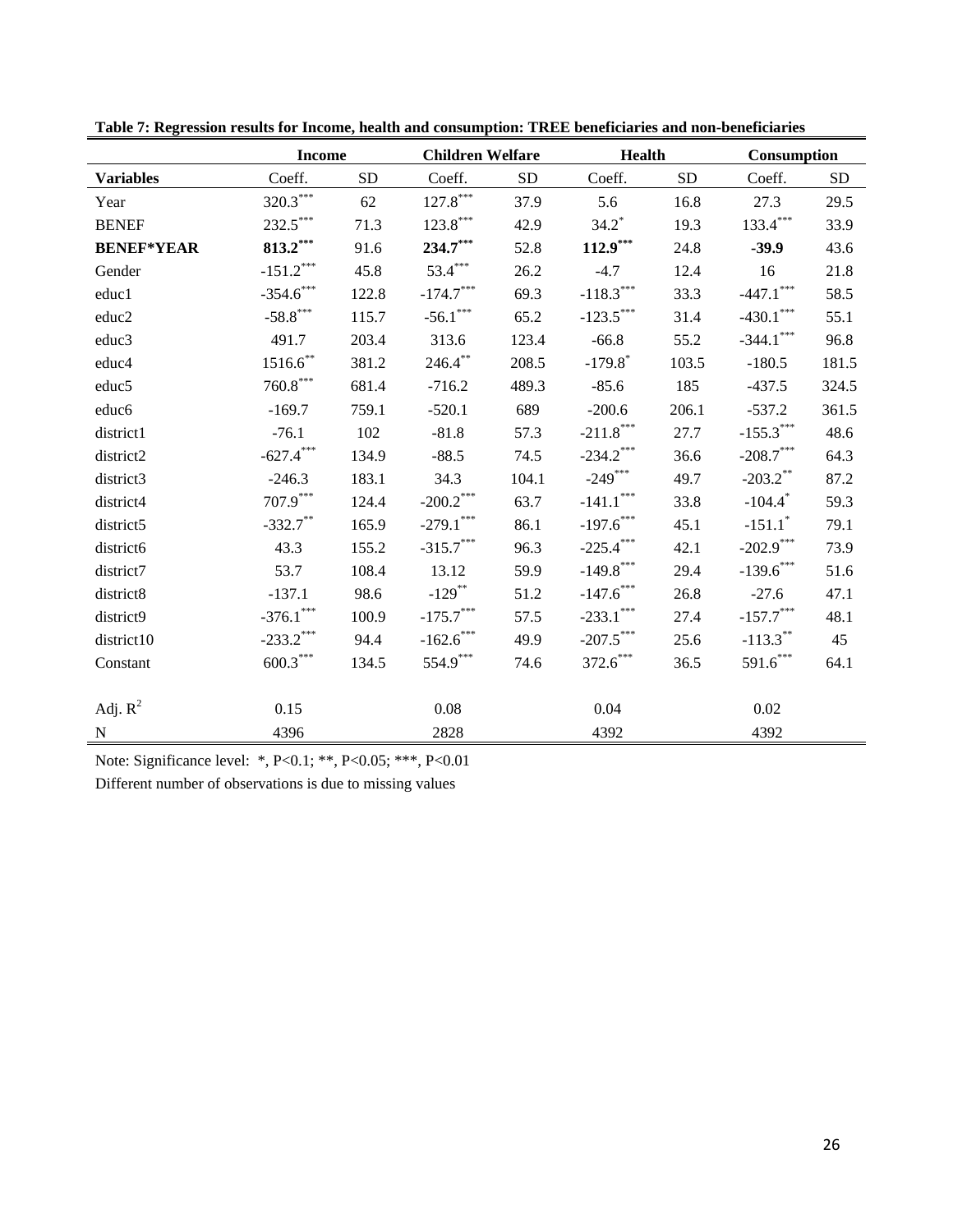| Indicator        | Male<br>$(\%)$ | Female<br>(%) |  |
|------------------|----------------|---------------|--|
| Income           | $37.0***$      | $54.7***$     |  |
| Health           | $21.5*$        | $21.4*$       |  |
| Children Welfare | $69.5***$      | $17.3***$     |  |

**Table 8: Percentage change in Income, Health expenses and Children welfare due to TREE**

Note: Significance level: \*, P<0.1; \*\*, P<0.05; \*\*\*, P<0.01